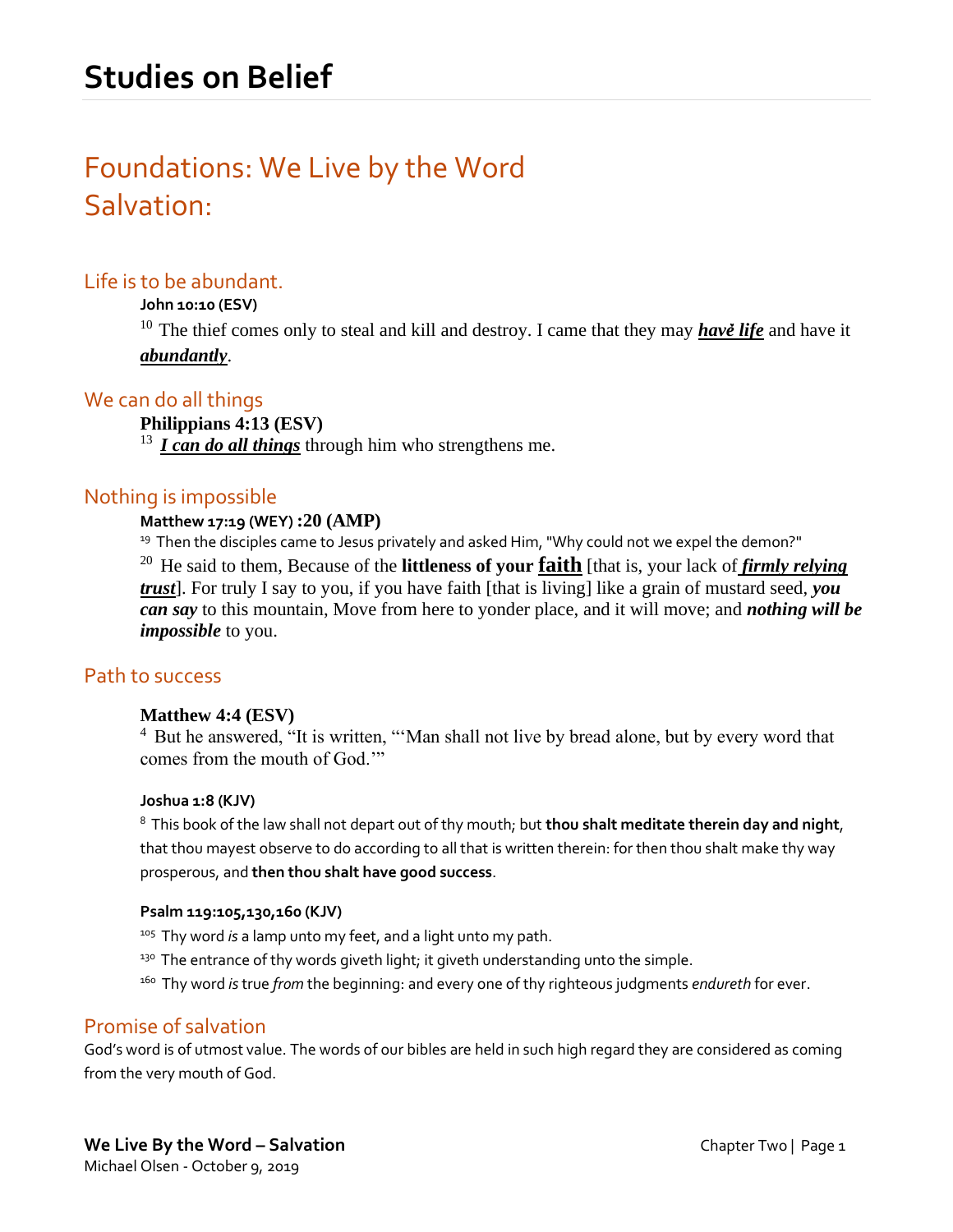## **2 Peter 1:21 (AMP)**

<sup>21</sup> For no prophecy ever originated because some man willed it [to do so—it never came by human impulse], but men spoke from God who were borne along (moved and impelled) by the Holy Spirit.

God's word is so powerful, so effectual, the word can literally deliver one from captive bondage and despair unto an unending abundant life.

This change is so substantial it is called salvation. The word is so effective, so definite in it's ability to cause change, it is called a promise of salvation. Promises in the word are God's promises.

The promise of salvation is so life changing, of such extreme contrast to our wretched lives before salvation's eternal life, the transition is called divine and miraculous.

The abundant life of God's promise is of such overwhelming contrast with the lives we lived before, the change is considered a "new life", with a "new birth", the recipient "born again", a "new creation", a "new creature", more than a conqueror - a "brand-new man".

#### **2 Corinthians 5:17 (KJV)**

<sup>17</sup> Therefore if any man *be* in Christ, *he is* a new creature: old things are passed away; behold, all things are become new.

#### **2 Corinthians 5:17 (AMP)**

<sup>17</sup> Therefore if any person is [ingrafted] in Christ (the Messiah) he is a new creation (a new creature altogether); the old [previous moral and spiritual condition] has passed away. Behold, the fresh *and* new has come!

#### **Romans 8:37 (AMP)**

<sup>37</sup> Yet amid all these things we are more than conquerors *and* gain a surpassing victory through Him Who loved us.

#### **Romans 8:37-39 (NASB)**

<sup>37</sup>But in all these things we **overwhelmingly conquer** through Him who loved us.

<sup>38</sup> For I am convinced that neither death, nor life, nor angels, nor principalities, nor things present, nor things to come, nor powers,

39 nor height, nor depth, nor any other created thing, will be able to separate us from the love of God, which is in Christ Jesus our Lord.

Our cost, the price we must pay, the requirement we must fulfill to receive this Salvation is of such disproportion to what is promised; the salvation we receive is so unequal what we must do to receive, the cause we must invoke to affect the promise fulfilled toward us, it can only be considered a gift of his love and kindness.

#### **Titus 3:4-7 (NASB)**

- <sup>4</sup>But when the kindness of God our Savior and *His*love for mankind appeared,
- <sup>5</sup> He saved us, not on the basis of deeds which we have done in righteousness, but according to His mercy, by the washing of regeneration and renewing by the Holy Spirit,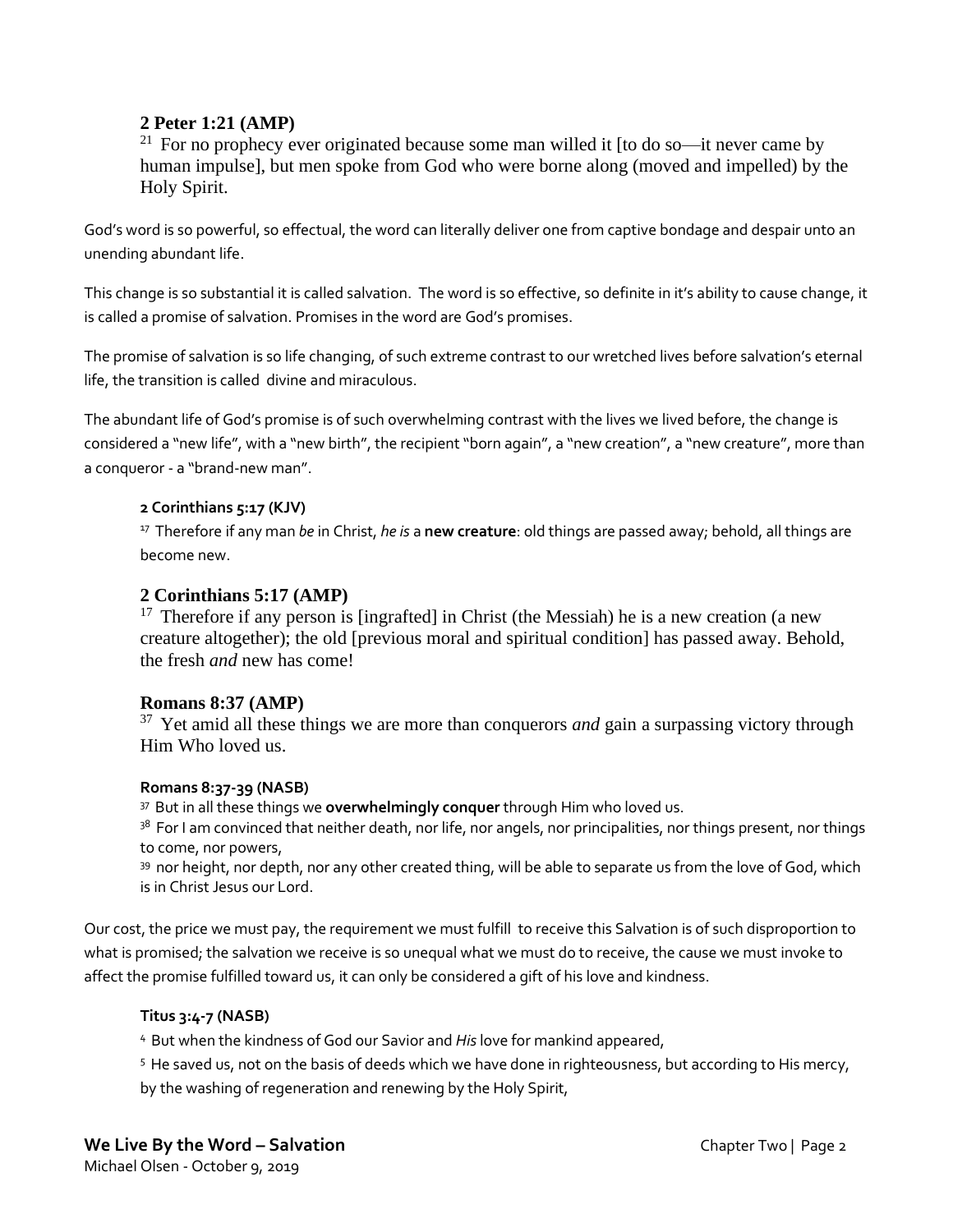$6$  whom He poured out upon us richly through Jesus Christ our Savior,

<sup>7</sup>so that being justified by His grace we would be made heirs according to *the* hope of eternal life.

Salvation is so unbalanced compared with our merit for obtaining it, Salvation is a gift, it is freely given. The Lord's salvation is a gift of God's Grace, unmerited favor.

#### **Romans 3:24 (AMP)**

<sup>24</sup> [All] are justified *and* made upright *and* in right standing with God, freely *and* gratuitously by His grace (His unmerited favor and mercy), through the redemption which is [provided] in Christ Jesus,

#### **Romans 5:1-2 (ESV)**

<sup>1</sup> Therefore, since we have been justified by faith, we have peace with God through our Lord Jesus Christ.

 $2$  Through him we have also obtained access by faith into this grace in which we stand, and we rejoice in hope of the glory of God.

The price of such favor is our *faithfulness* to *believe*, to *rely* upon and to *keep* his word revering his person, Jesus as God's son, Lord and Savior standing in faith that what he promises is true and that he will be faithful to fulfill every word.

#### **Romans 4:16 (AMP)**

<sup>16</sup> Therefore, [inheriting] the promise is the outcome of faith *and* depends [entirely] on faith, in order that it might be given as an act of grace (unmerited favor), to make it stable *and* valid *and* guaranteed to all his descendants—not only to the devotees *and* adherents of the Law, but also to those who share the faith of Abraham, who is [thus] the father of us all.

#### **Ephesians 2:8 (NASB)**

<sup>8</sup>For by grace you have been saved through faith; and that not of yourselves, *it is*the gift of God;

#### **Romans 3:21-25 (ESV)**

<sup>21</sup> ... the Law and the Prophets bear witness to it—

 $^{22}$  the righteousness of God *through faith in Jesus Christ for all who believe*. For there is no distinction:

<sup>24</sup> justified by his **grace as a gift**, through the redemption that is in Christ Jesus,

<sup>25</sup>whom God put forward as a propitiation by his blood, to be **received by faith**. This was to show God's righteousness, because in his **divine forbearance** he had passed over former sins.

No other words have greater value for affecting the quality of one's life by faith.

#### **Romans 10:17 (ESV)**

 $17$  So faith comes from hearing, and hearing through the word of Christ.

#### **Romans 1:16-17 (ESV)**

<sup>16</sup> For I am not ashamed of the gospel, for it is the power of God for salvation to everyone who believes, to the Jew first and also to the Greek.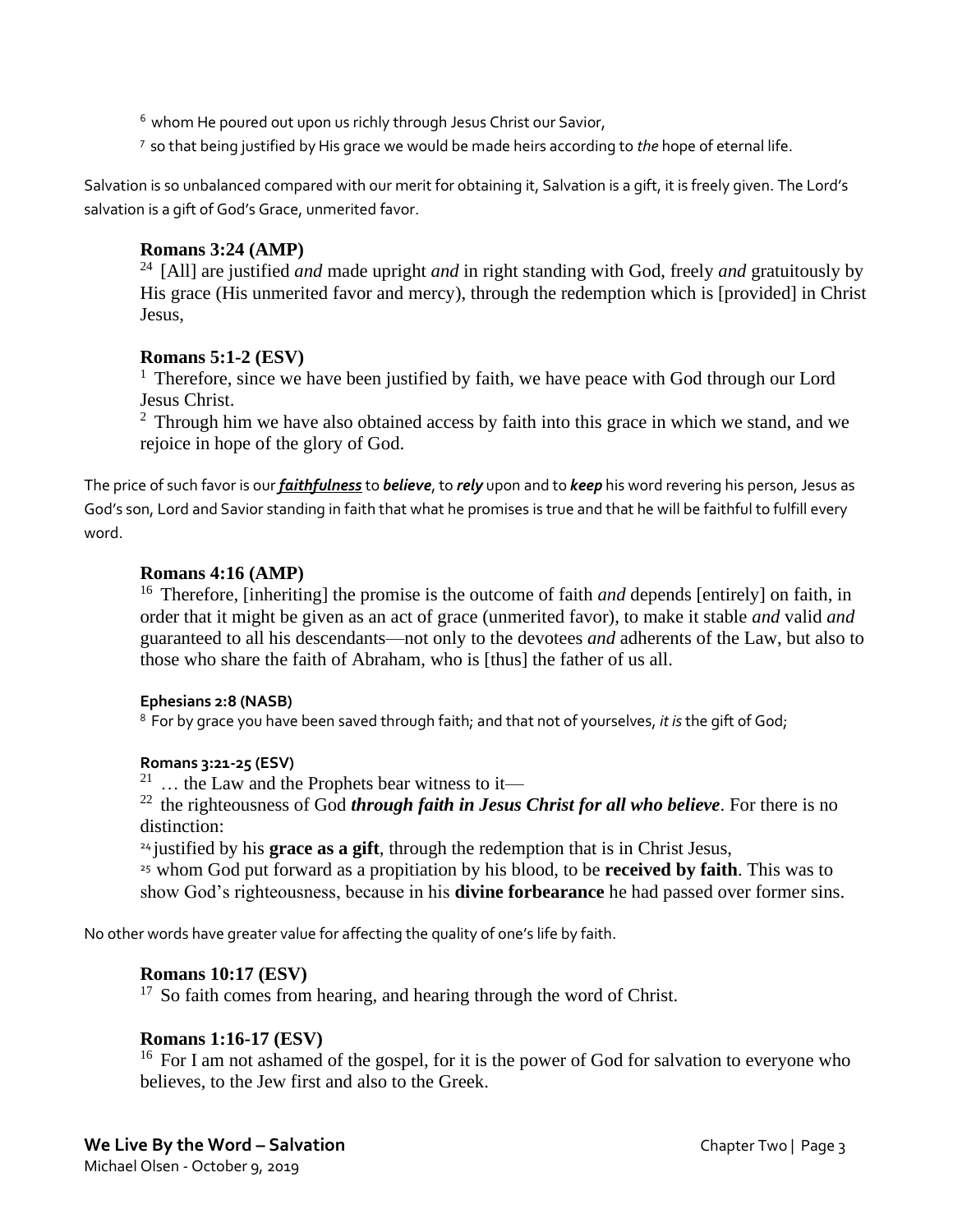$17$  For in it the righteousness of God is revealed from faith for faith, as it is written, "The righteous shall live by faith."

## **Romans 10:11 (AMP)**

 $11$  The Scripture says, No man who believes in Him [who adheres to, relies on, and trusts in Him] will [ever] be put to shame *or* be disappointed.

#### **2 Corinthians 1:24 (AMP)**

<sup>24</sup> Not that we have dominion [over you] and lord it over your faith, but [rather that we work with you as] fellow laborers [to promote] your joy**, for in [your] faith** (in your strong and welcome conviction or belief that Jesus is the Messiah, through Whom we obtain **eternal salvation** in the kingdom of God) **you stand firm**.

Our salvation begins with our confession: we accept him as Lord and rely upon his word as Lord in which we will live our new life "in him", "in Christ" through his word abiding within us.

#### **Romans 10:10-13 (ESV)**

<sup>10</sup> For with the heart one believes and is justified, and with the *mouth one confesses and is saved*.

<sup>11</sup> For the Scripture says, "Everyone who believes in him will not be put to shame."

<sup>12</sup> For there is no distinction between Jew and Greek; for the same Lord is Lord of all, bestowing his riches on all who call on him.

<sup>13</sup> For "everyone who *calls on the name of the Lord will be saved."* 

## **Romans 10:13 (AMP)**

<sup>13</sup> For everyone who *calls upon the name* of the Lord [invoking Him as Lord] will be saved.

## Are We Saved?

Are you and I saved? Have you been saved? Most that read the above will probably say yes! I am saved.

 *Many recall the day when they made their first confession of faith:* 

*I believe Jesus is the Christ, the son of God, my savior. Today I will trust in and rely upon him to fulfill his word and I make him Lord over my life. 1*

Are you a new creation, a new man. Many will answer yes to this question too.

## **1 John 5:1 (ESV)**

<sup>1</sup> Everyone who believes that Jesus is the Christ has been **born of God**, and everyone who loves the Father loves whoever has been born of him.

<sup>&</sup>lt;sup>1</sup> Some build upon this good confession reminding themselves of their first confession every time they meet with other believers; like the apostles creed, they hold up their bibles and profess:

**This is my Bible. I am who it says I am, I have what it says I have, I can do what it says I can do!**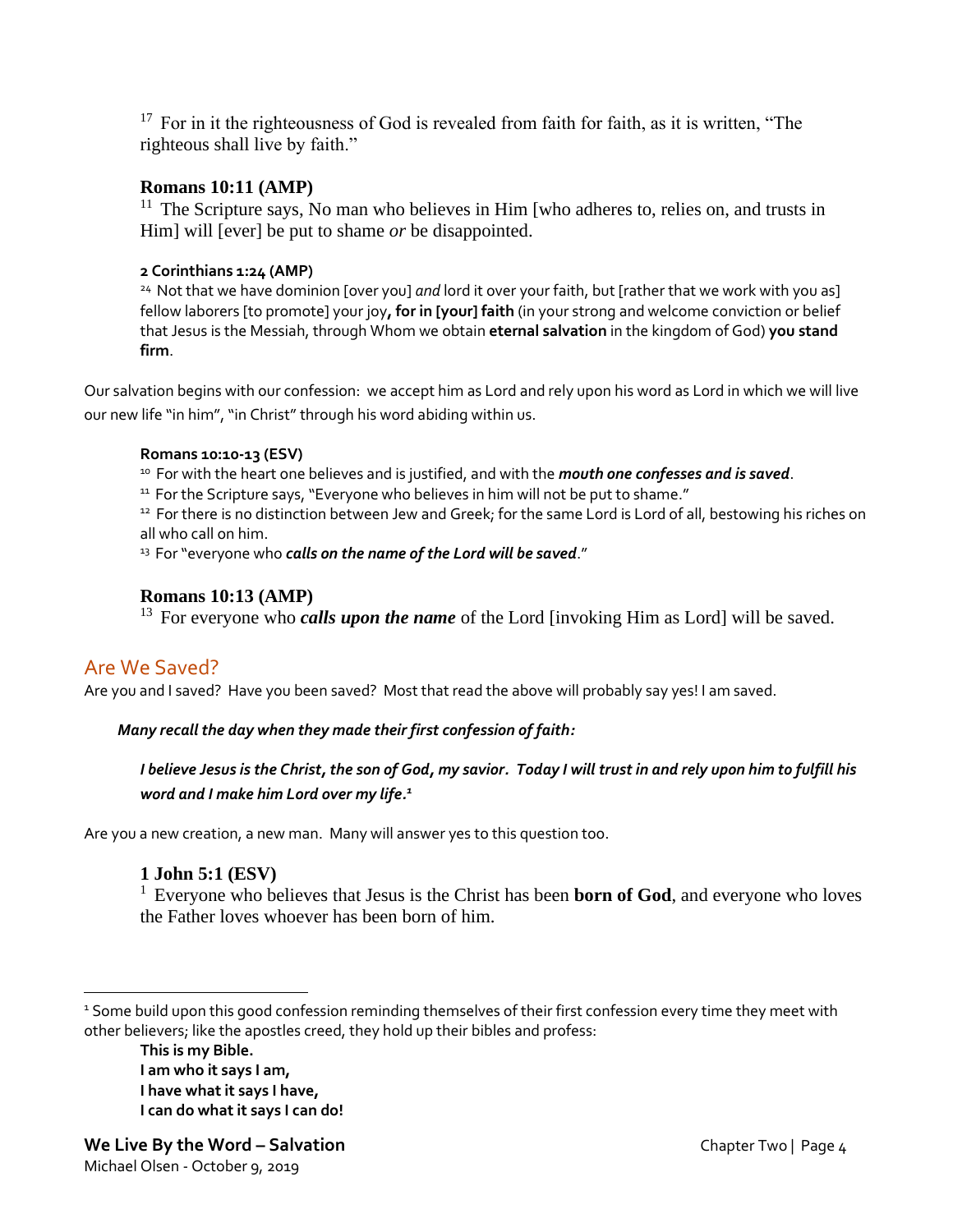# Victory in Christ

Are you victorious in life?

#### **1 John 5:4-5 (ESV)**

<sup>4</sup>For everyone who has been born of God **overcomes** the world. And this is the **victory** that has overcome the world—our faith.

<sup>5</sup>Who is it that overcomes the world except the *one who believes* that Jesus is the Son of God?

If not victorious and a conqueror in life, can we still believe we are living an abundant life?

**John 10:10 (ESV)** 

<sup>10</sup>… I came that they may *have life* and have it *abundantly*.

If the reality you believe in has led you to believe sickness, failing eyesight and failing ability to walk are a part of the Christian life, do you believe the same would be true of a victorious, conquering ABUNDANT life?

## The **victory** that overcomes the world—**our faith**.

We need to understand what Jesus meant by an abundant life and how it is that he brought it to us. Surely we do not doubt he was victorious in his role he says he came that we may have life and have it abundantly? If he came that we may have it and yet we do not, it is NOT his failure, if we have not received it.

It is in his salvation that we find the abundant life he came that we might receive.

It is in Our Faith that we find our victory in receiving his salvation.

## We live by Faith

God's words must be BELIEVED and RELIED upon. The word has incredible power for affecting change in one's life but ONLY when relied upon to address life's challenges when encountered. Consider the following example:

We may have lived riotously in our youth. By accident we damaged a very valuable treasure of another. When taken to court, we've were judged owing and created a debt so large we would have to work the rest of our lives to only pay the interest.

A wealthy brother may have died and left us a 100 million dollars in a bank. If we hear of the inheritance, but don't believe it is true so that we rely upon it by writing checks on the account, all that it may have provided towards living an abundant life are for nothing. Only in faith that what is conveyed by his gracious gift and relying upon it to receive what is promised affects enjoying the promised effects. Without faith, our brothers gracious gesture is of no effect.

If a banker comes and preaches to us the good news of our inheritance, we hear it and decide to believe it, then when we rely upon that belief to initiate spending what was promised, not only are we able to pay the debt we could not pay, we can begin to live the good life our brother intended by his gift.

When believing, writing the check initiates causing the bank to affect the effects of abundance we need. Writing the check is the act of faith required to appropriate the promise.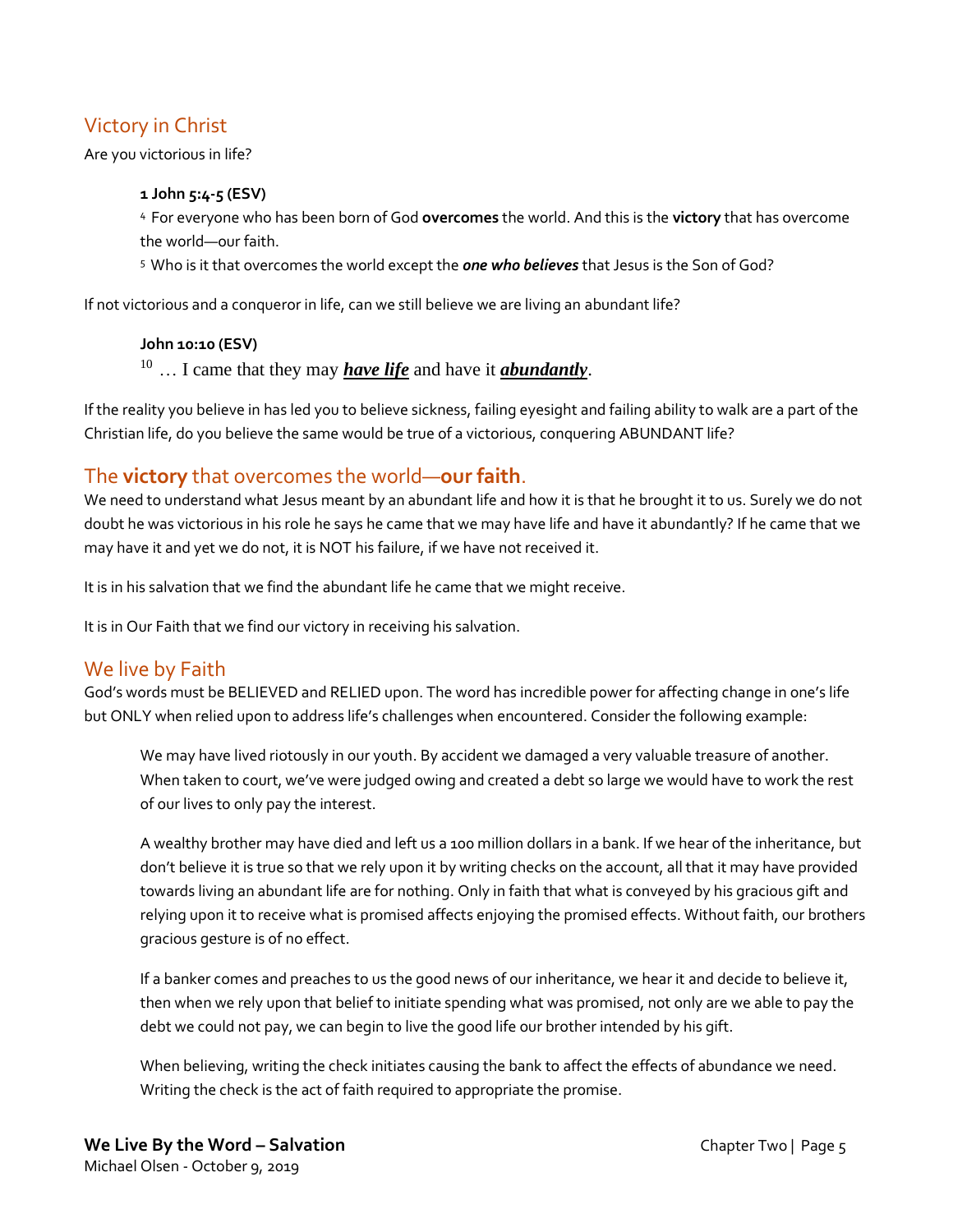If we don't believe in our inheritance, but believe we can work every day using all that we are naturally capable to live on what we earn, we may get by until we are no longer able to work. If we work relying upon our belief that we can work to get by, we are exercising faith. We are exercising faith in our own abilities, but we are NOT exercising faith in our brothers provision.

The exercise of our faith in what can naturally be done will lead us to a lifetime of struggling to get by. If we are like most, the working of our natural abilities will consume most of our time and most of our lives. How much better could our lives have been, how many valuable life aspects could have been produced had we just believed in our brothers gift?

## Cause and Effect Promises

Gods promises as with all promises, state cause and effect principles that when true one can count on them to affect, cause or produce a promised effect. If one affects cause described in the promise, the promised effect will follow. When it comes to promises, one must affect the cause or one can NOT expect the effect.

God's faith based promises must be believed in order to affect our lives. His faith based promises do nothing by just having been heard or by just being aware they exist. It might also surprise, God's faith based promises are of no effect even if we believe that they are true, if we never rely upon them in pursuit of what the word promises.

When God's word is NOT relied upon to affect a challenge that the faith-based promise specifically applies to, the effect is the same as if there were no applicable promise. If the identified cause of the effect is NOT affected, no promised effect is produced.

This is true even if there IS a specific promise that would have provided a needed effect had we relied upon the promise in faith. This is true even if the specific promise is believed but the promise is NOT relied upon so as to affect the cause of the effect.

#### Examples:

1. I 've never owned a car, but a loving benefactor gives me a wonderful car that stops working. I have the word promised by the expert manufacture: When the gauge say empty adding gasoline (cause) will affect the car so it continues running (desired effect) as before.

But, if in having that knowledge, even believing it is true, if I do take notice of the gauge and pour gasoline into the tank, I have no promise. The car will NOT continue as before even though I received the saving word and believe it.

If I believe but fail to rely upon the promise of the manufacturing experts and instead listen to the mass media news touting the wonders of mass transit authority, I may walk the mile to wait at the MTA stop every time I need to travel somewhere. With MTA, I notice that the bus only comes 50% of the time, but I say: That's life and just accept what I get. Life does go on, but I've missed what my benefactor intended me to enjoy all the days of my life.

2. My body becomes sick, my eyesight fails, my hips are hurting such that I can not easily walk. **I have the promise of my savior benefactor revealed in James 5:14-15 (ESV):**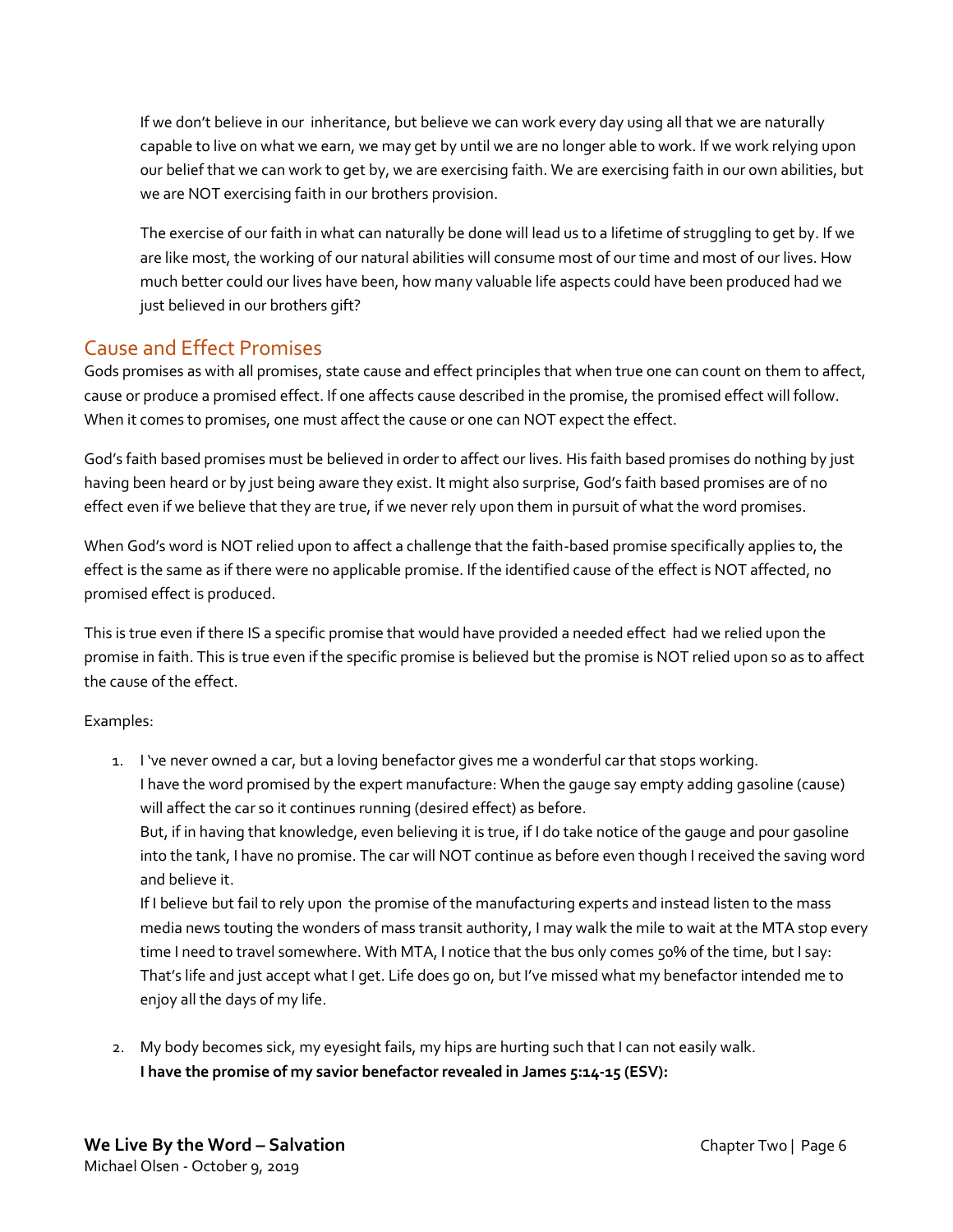<sup>14</sup> Is anyone among you sick? Let him call for the elders of the church, and let them pray over him, anointing him with oil in the name of the Lord.

<sup>15</sup> And the prayer of faith will save the one who is sick, and the Lord will raise him up.

If I am unable to believe this word because I am told by a credible religious authority that the lord sometimes does NOT fulfill that word on healing. In doubt of the Lord's word, I will search about to find a credible medical expert, one that claims to have a lot of experience with my kind of sickness.

If I can find one, I may employ the doctor to help me. But I would only do this if *I don't believe* the elders prayer of faith can heal me. Or, if I had already asked for and received their prayers of faith, I would only turn to a doctor, if I believed their prayer of faith had NOT saved me.

Either way, when I turn to rely upon another, I am NOT relying upon the Lord's promise. I am not relying upon the Lord, if my reliance is NOT solely upon him.

By not relying upon his promise solely, I am not relying upon his promise. At best one might think they could relying upon both the Lord's promise AND the ability of a doctor.

However, lest we remain confused on this; just in case we might be tempted to think God might be willing to share your split heart, commitment and devotion, God has given us explicit directions to make it absolutely clear: such an actor should not believe he'll receive anything he asks of him.

## **James 1:6-8 (AMP)**

 $6$  Only it must be in faith that he asks with no wavering (no hesitating, no doubting). For the one who wavers (hesitates, doubts) is like the billowing surge out at sea that is blown hither *and* thither and tossed by the wind.

 $7$  For truly, let not such a person imagine that he will receive anything [he asks for] from the Lord,

<sup>8</sup> [For being as he is] a man of two minds (hesitating, dubious, irresolute), [he is] unstable *and* unreliable *and* uncertain about everything [he thinks, feels, decides].

None the less, in doubt the elders and a prayer of faith can heal or healed me, and believing the doctor is educated about drugs and the physical body, I may decide to trust and rely upon the doctor and seek his advice. I think, he won't care if I tell him I have also asked God to heal me.

#### **So, I seek and hear the word of the doctor:**

Everyone's bodies are failing as they age and wear out over time.

Take aspirin, Tylenol and an opioid when things are really bad, they will ease the pains of old age. Then I hear him state with firm conviction, know this: signs show you are predisposed, eventually you WILL go blind and only move about in a wheelchair. I realize too late, it would have been better for me if I had NOT mentioned relying upon God. Many are jealous of their MD "Minor Deity" status.

If in hearing his words, I do NOT believe they are true, *if I do NOT* take the aspirin, Tylenol or opioid,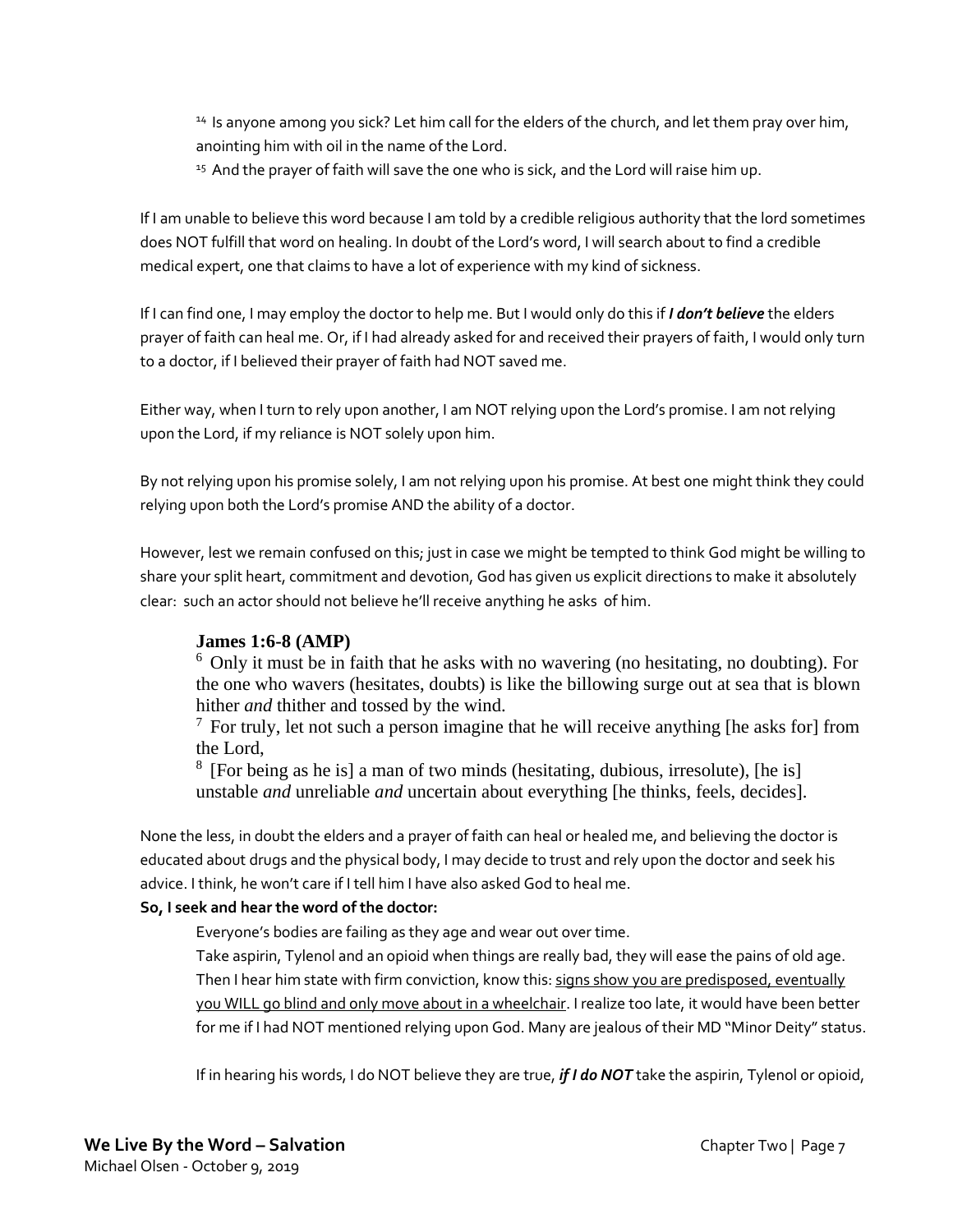I have no doctors promise of pain relief. All things being the same, the body pains WILL continue as before even though I received the doctor's pain saving words.

However, If I believe the doctor, take his prescriptions for his double blind scientifically proven effective drugs, I may obtain temporary pain relief.

But now things are worse for my fight to keep faith in God's word. Not only have I proven the doctor can be believed about promised pain relief, but NOW I have a firmer conviction the doctor knows what he's talking about; the doctors knowledge is massive; his words are true: I did get pain relief.

But now, I have a strengthened firm belief that is NOT of the Lord; I believe: I will eventually go blind and live life in a wheelchair. I expect it to come any day.

With every slightest change in the body, my confession is heard: Here it comes, just as expected: I am losing my sight. I am losing my ability to walk.

Without having faith in God's word to affect receiving his healing promise and without relying upon the doctors word to take his prescriptions, the effects (promised by God or the experts) regarding the car, healing or pain relief, are NOT received. No change should be expected when no act of reliance is committed to revive the car, obtain healing or pain relief.

## **Expectation**

No one would expect to receive the benefits of a doctors prescription, if they didn't keep his word long enough to rely upon it, obtain the medicine and take it to affect the pain relief. Likewise, No change should be *expected* of God's word if not keeping his word long enough to rely upon it for obtaining God's word of healing.

What we expect is the best indication of what we will receive. We expect effects or we don't commit action. Expectation is an element of faith that is always present when faith acts. We only act in expectation of what we believe, or we don't act.

We may think we have faith in God's word; the certainty of our expectation is our best indication of what we will receive regarding what we think we believe. The certainty of our expectation directly reflects the certainty of our belief about what can be relied upon. Only the most certain of our beliefs show expectation in the mind reflecting a true commitment of the heart.

Without affecting the cause, stated by God's word, the effect (stated by God's word) of abundant life is NOT produced. The heart is not committed and no change is really expected. We may choose to rely upon lesser promises. When we do, we expect to see their results. But, what would life have been like, if we had believed and truly expected God's promises?

Expectation is an integral component of faith. Faith is not present if there is no expectation. Expectation is always produced when there is reliance upon a belief cause will produce an effect truly believed in the heart . The quality or intensity of our expectation can be used as a gauge of what is abundant within the heart.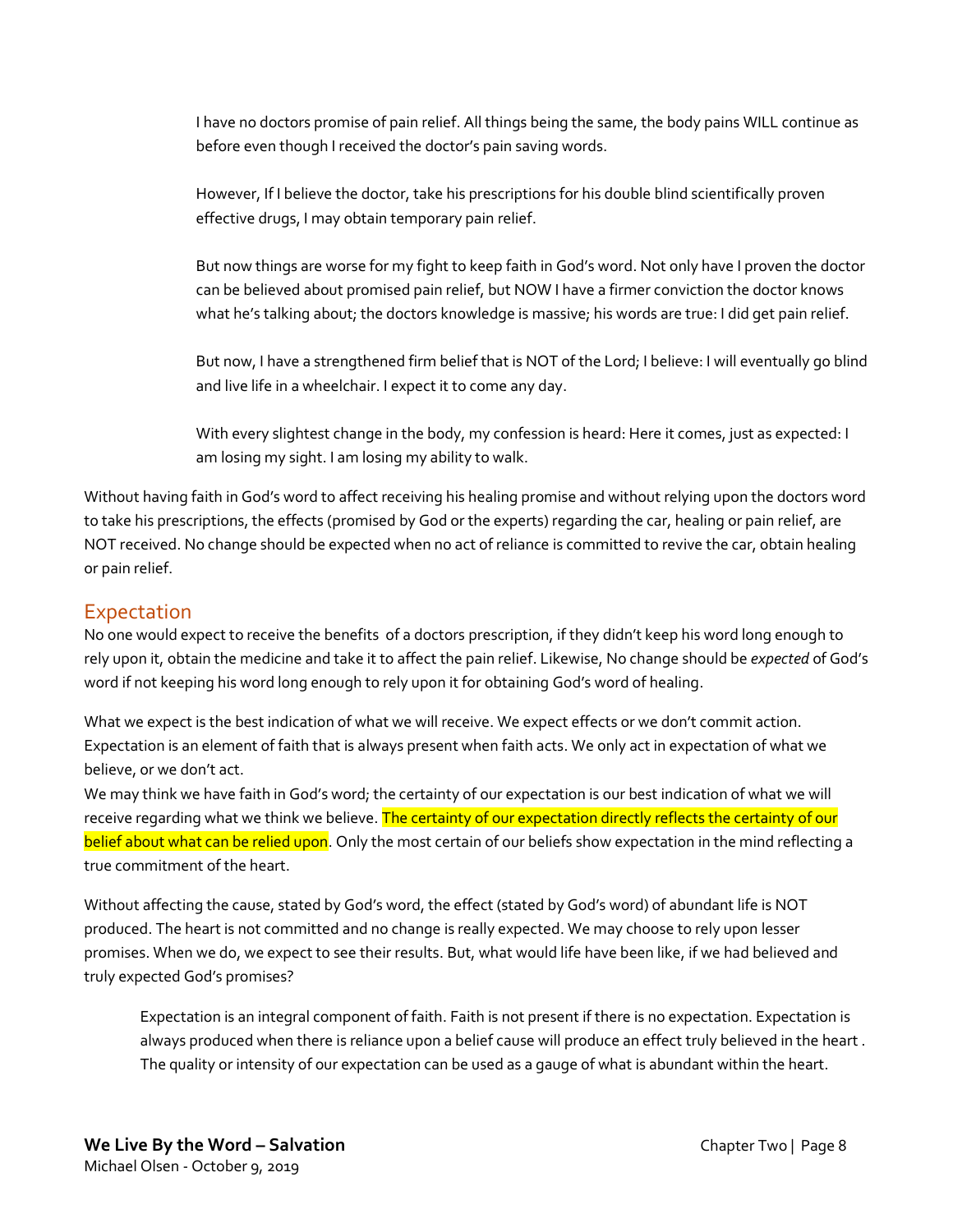More on this later, one can look to the presence and quality of expectation as an indication of the strength or weakness of faith and how credible is the belief being relied upon. Expectation can reveal how well established are Gods words as believed within the heart; how abundant are the words of God within the heart.

## The Elements of Salvation

If we have believed healing is not for everyone that is saved. We need to better understand how healing is in the salvation that Jesus brought as Messiah and Savior.

If we want to believe life should be more than sickness and a failing body until we die, we need to expand our study of salvation to identify the elements that salvation provides to make one's life more abundant and victorious.

If we want to overcome the challenges we face in life and have victory over them, we need to understand how to exercise the faith that brings the victory that overcomes the world and heals our bodies.

So far we've talked about the wonders, the power, the gift and even faith as the cause of salvation, but we haven't specifically stated what *are* the *promised effects* of salvation.

Most accept salvation is eternal life with eternal life defined as the promise of resurrection after death to live again in the presence of God. As incredible as that is, salvation includes much more!

# Turning God's Words into Abundant Life

Let's notice how Jesus lived his life and met challenges in his life by *relying upon the word to affect victory*.

Notice much more can be understood from his words by contemplating the context he provides as he gives us his words. He does much more than just state his instructions in the words he gives us. He uses context and at times the context of his life or analogous examples to reveal depth in teaching his and his fathers words.

We have a holy spirit of truth anxious to reveal many more details than just what's on the surface. Contemplate hearing the holy spirit of John 16 as you consider all that is revealed in context. The word of God tells us much more than what Jesus said to the devil. If we show we desire more in contemplating and looking for depth in God's word, we find much more. Truly, the holy spirit guarantees if we seek we find more than is on the surface.

# By their Fruits, you know them

The words of Jesus consistently show he prized employing a certain principle in his teaching: truth is most evident in a context of fruit produced by it's application. The truth of what is in a man and the truth of what is in the man's heart, is best seen in the fruit he or the truth produces.

A promise produces fruit called the promised effect. The fruit of a promise applied confirms it's truth. The truth of good news in confirmed by the good fruit produced by relying upon the good news.

As fruit, our actions reveal our faith in what we believe. Our actions reveal the one we follow as lord, the one we rely upon to provide the truths we live by.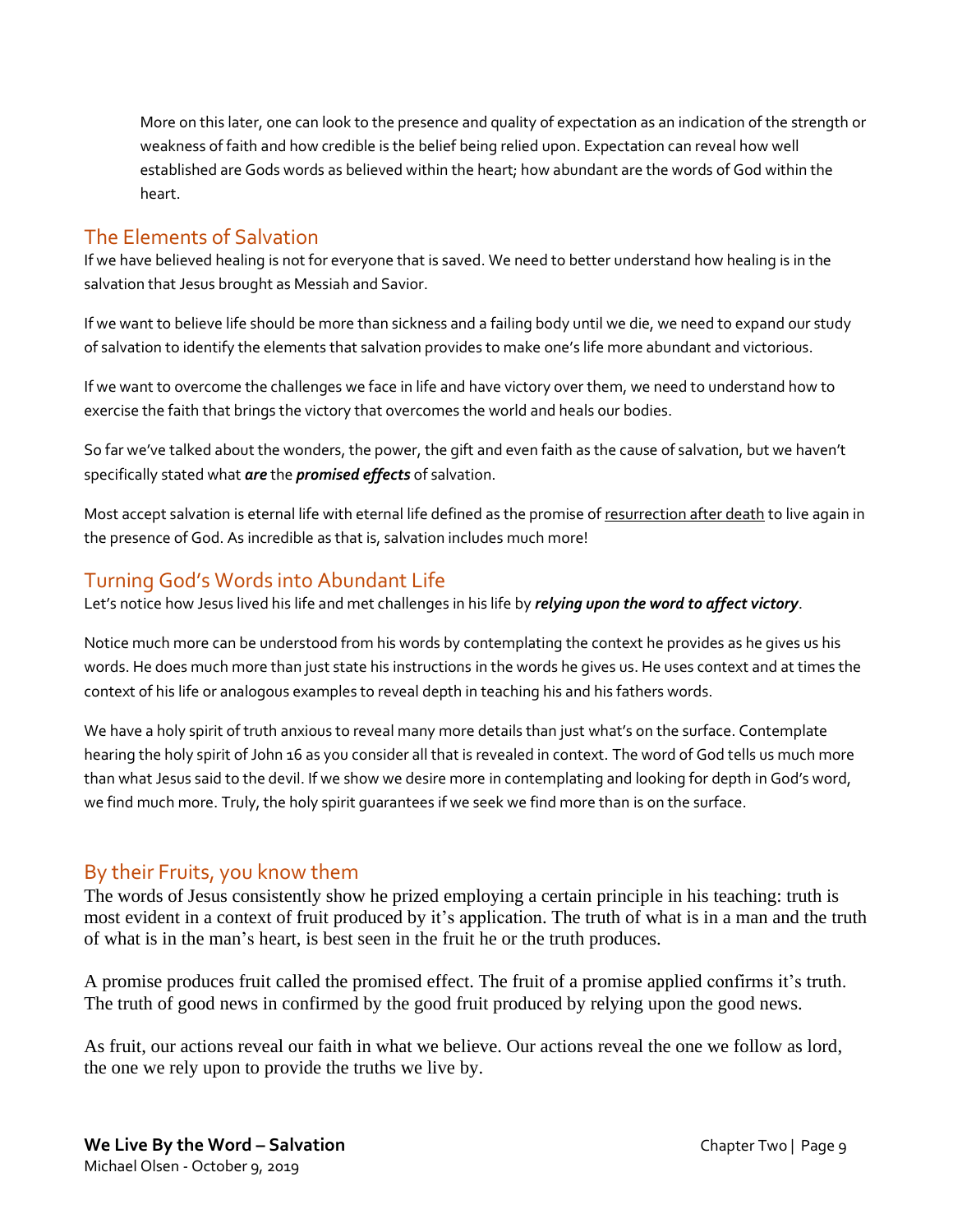IN ACTUALITY, fruits are evidence of faith; In his giving us his words along with a context of their producing fruit, along with teaching, he shows us how we apply faith with his examples. This is *important because: Faith is important, it is Only by faith that are we saved.*

As ones' fruits, ones' acts reveal what belief of ones' heart is being relied upon in the fruit of action. These fruits reveal who is Lord of the heart.

The Lord of ones' life is seen in fruits of the heart. Are they of the one we want to be lord? Or has another insinuated himself into our lives as lord?

# The Lord of our heart is seen in our fruits – Who's words are we abiding in?

Jesus's emphasis on fruits are seen in his discourse with the priests and Levites in John 8. In fact, their fruits tell us the reason they and many today are NOT saved by their savior messiah.

**John 8:41-47 (NASB)** 

<sup>41</sup> "You are doing the deeds of your father." They said to Him, "We were not born of fornication; we have one Father: God."

42 Jesus said to them, "If God were your Father, you would love Me, for I proceeded forth and have come from God, for I have not even come on My own initiative, but He sent Me.

43 "Why do you not understand what I am saying? *It is* because *you cannot hear My word*.

44 "*You are of your father the devil*, and you want to do the desires of your father. He was a murderer from the beginning, and does not stand in the truth because there is no truth in him. Whenever he speaks a lie, he speaks from his own nature*,* for he is a liar and the father of lies.

45 "**But because I speak the truth, you do not believe Me.**

<sup>46</sup> "Which one of you convicts Me of sin? If I speak truth, why do you not believe Me?

47 "*He who is of God hears the words of God*; for this **reason you do not hear** *them,* **because you are not of God."**

# Taught Power In the Word By Example –

Recall how Matthew was quoted in our theme verses:

#### **Matthew 4:4 (ESV)**

<sup>4</sup> But he answered, "It is written, "'Man shall not live by bread alone, but by every word that comes from the mouth of God.'"

His words didn't just tell a historical story, they didn't just teach principles to live by. But more, in the examples of Jesus's ministry, he shows us he lived by God's word. He shows us how we live by the principles he teaches.

There is also a core foundational principle demonstrated by which we can confirm if what Jesus spoke was true.

#### **Matthew 7:16-17 (NASB)**

<sup>16</sup> "You will know them by their fruits. Grapes are not gathered from thorn *bushes* nor figs from thistles, are they?

<sup>17</sup> "So every good tree bears good fruit, but the bad tree bears bad fruit.

#### **Matthew 7:18-20 (NASB)**

 $^{18}$  "A good tree cannot produce bad fruit, nor can a bad tree produce good fruit.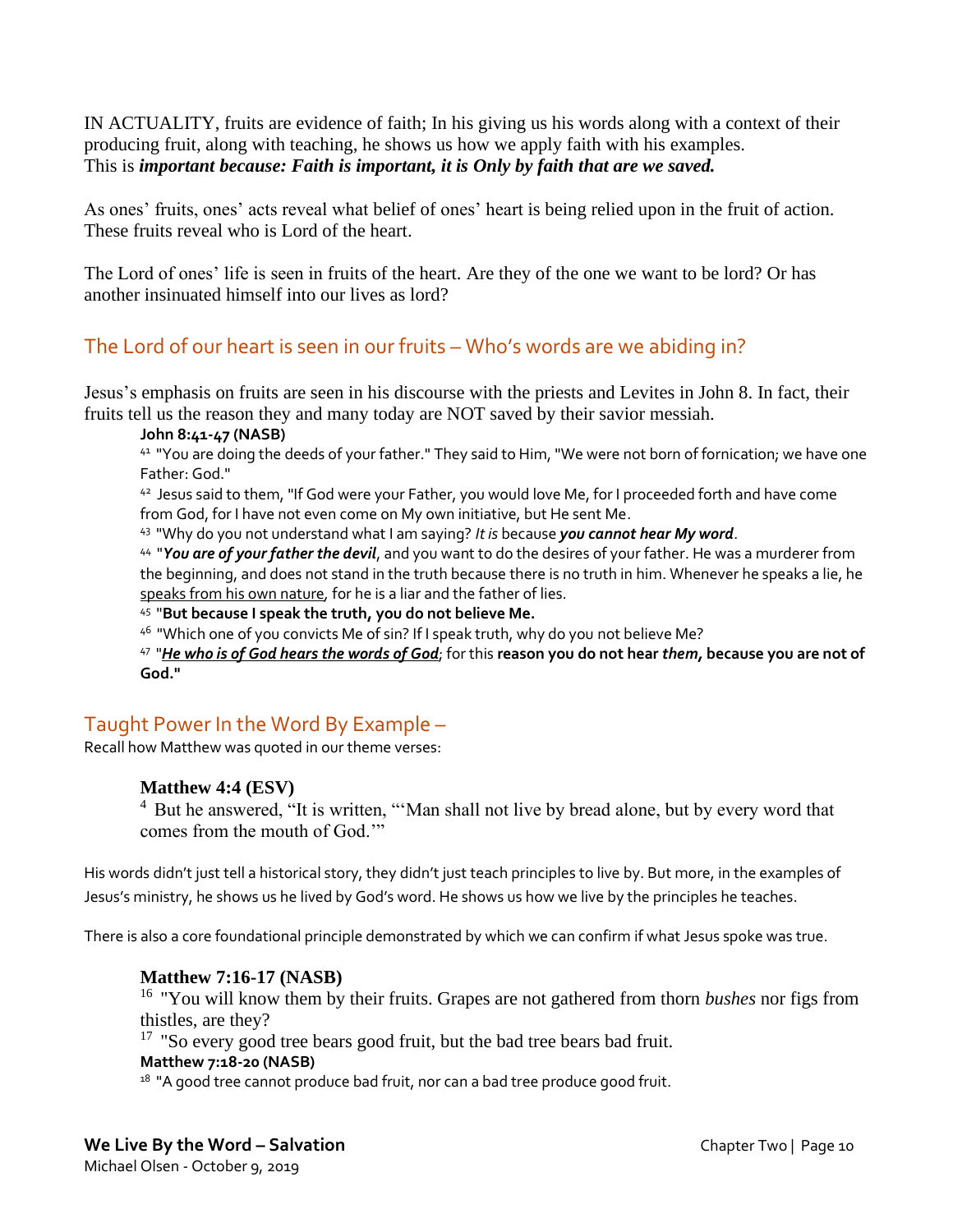<sup>19</sup> "Every tree that does not bear good fruit is cut down and thrown into the fire.

<sup>20</sup> "So then, you will know them by their fruits.

Jesus didn't just state that we should live by the words of God. He demonstrated how one lives by the word of God. In demonstrating, he revealed a lot more than just a command by example.

God's words show us what Jesus did when facing a challenge. They show he relied upon the word of God to live his life. They show us he relied upon the word to affect the changes he desired and needed for victory over the challenges in his life.

God's words tell us that we should live by the word. They show us we need to use the word when challenged. They show us how to act in faith of God's word. They show us how to rely on the word. They show us how we obtain victory in life by faith using the words of God.

Lastly, his words showed us the effect of living by the word is victory.

Notice how when Jesus was challenged by the situation occurring in his life, he used the word to meet those challenges, he showed the faith that obtains victory over the world.

In the few short verses of Matthew 4 we find:

- A challenging situation was encountered (the devil threatened him and challenged him).
- Jesus told us we are to live by every word that comes from the mouth of God.
- Jesus showed us he lived by God's word, as he used the word against the challenge.
- He showed us that God's words were abundant within his heart.
- Jesus showed us he relied upon the word to meet his days challenges, to affect the effect he desired.
- Jesus showed us how to initiate acting on God's word to affect obtaining the effect he desired; **He spoke the word** to affect the effect he desired.
- Jesus **spoke to the challenge**. He spoke what the word says applied to the challenges affecting his life.
- Jesus showed us how he used the words of God in his daily life to improve it; to make it more abundant.
- He is our example for how to live by the word.
- Jesus showed us an example that from the abundance of the heart, the mouth speaks the word. *We must cultivate the same abundance of God's word within our hearts and learn to speak it against life's challenges.*

What Jesus didn't do:

- Jesus didn't question why he was being faced with the challenges.
- Jesus didn't blame God for allowing the devil's challenge.
- Jesus didn't just decide to take it and wait for a resurrection life after death.
- Jesus didn't question why God didn't intervene to save and deliver him.
- Jesus didn't just rely upon knowing he had accepted God as his Lord one time in years prior.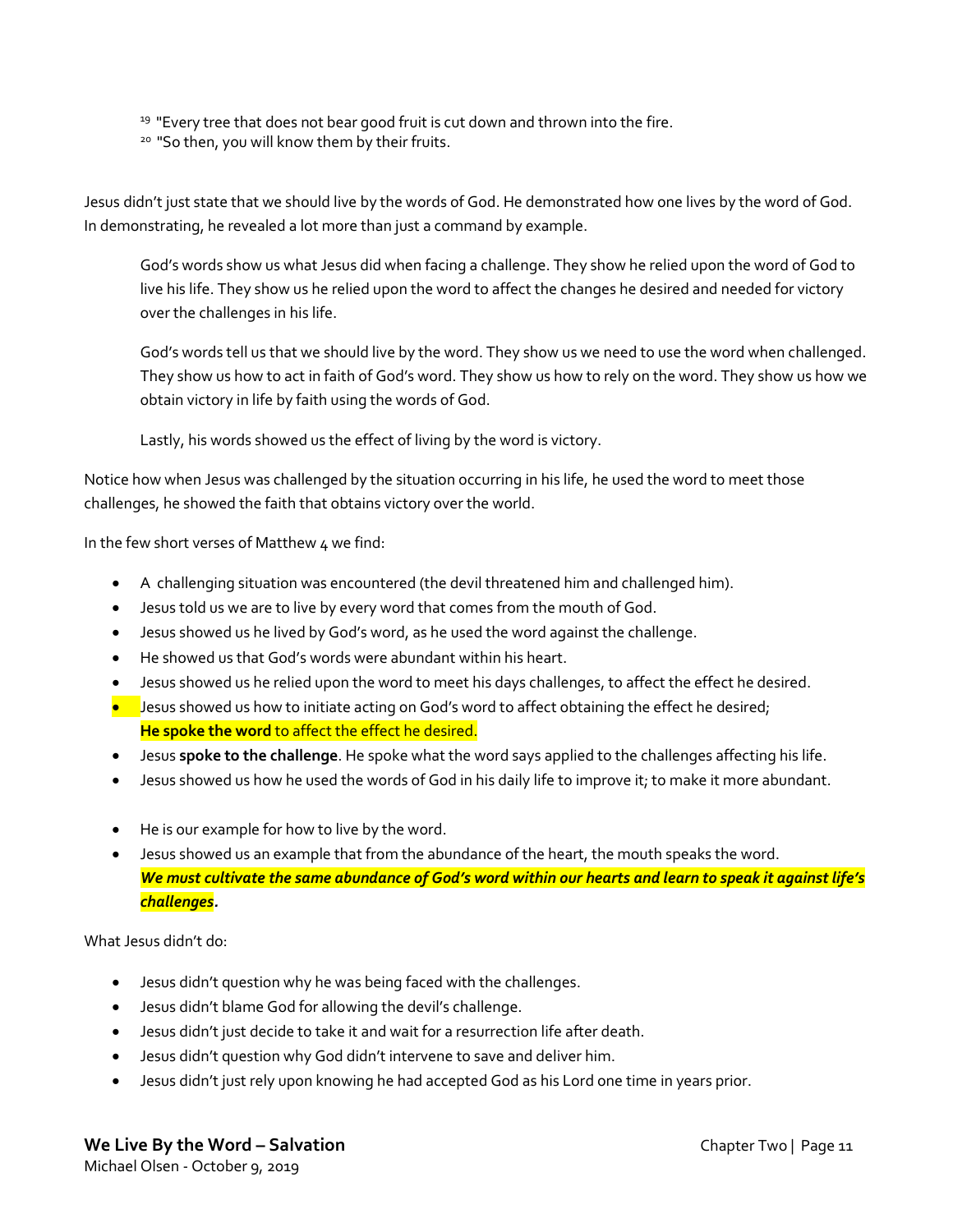- Jesus didn't just rely upon his trust and knowledge that God loved him and expect God to deal with the challenge.
- Jesus didn't ask God to do something about the devil.
- Jesus knew God's word had already established what one must do when confronted by the devil: the devil would flee when resisted and commanded to leave.
- Jesus spoke, He DID what God said to do. He used his faith in what God had said would overcome the world to provide victory over the devil and the world.

What the successful good results of Jesus's example show us:

- Jesus was true to his word, the good fruits that he produced confirm what he spoke was the truth.
- Like a good tree with proven good fruits, his words can be relied upon and trusted to fulfill the effect promised.

# God's Word Produces the Eternal life of salvation

#### **John 8:51 (NASB)**

<sup>51</sup> "Truly, truly, I say to you, if anyone *keeps* My word he will never see death."

#### **John 8:51 (AMP)**

 $<sup>51</sup>$  I assure you, most solemnly I tell you, if anyone observes My teaching [lives in accordance with</sup> My message, keeps My word], he will by no means ever see *and* experience death.

A deceiver doesn't make promises that can be confirmed by referring to observable fruits, rather in deceit, they make promises that can NOT be observed, such as only promising effects after death.

Unbelieving doubters, unable to keep faith in God's promises, unable to see them, justify their failure by claiming only his provisions of life after death can be relied upon today.

Those that keep God's word and rely upon his promises in faith see the promised effects because relying upon God's words of salvation kept in their hearts has salvation fruit consequences. Jesus wasn't afraid to promise salvation effects that can be observed because his words came from his father and he relied upon his father, that he would be faithful to fulfill every word of promise.

#### **In Keeping God's word, Jesus Lived**

#### **John 8:55 (NASB)**

55 you have not come to know Him, but I know Him; and if I say that I do not know Him, I will be a liar like you, but I do know Him and *keep His word*.

## Faith-Based Promises

Our bibles are full of incredible *faith based* promises*. Promises* always refer to an effect that is promised will be fulfilled. Most promises require a cause to affect the effect promised. Faith based promises are called faith based because the cause that affects the effect promised is our faith in the promisor that he will fulfill what is promised.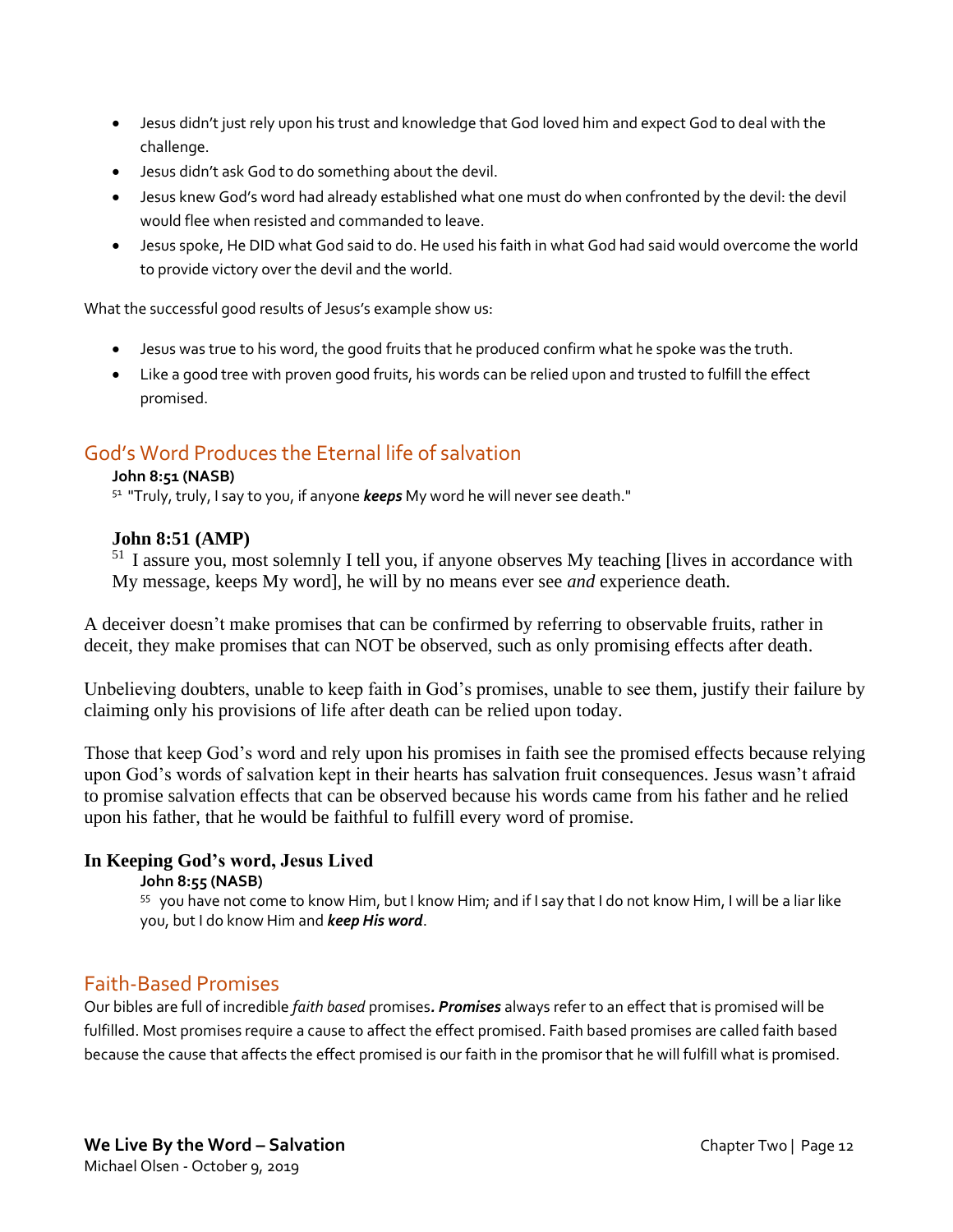*To obtain the promise of a faith-based promise, one only need* believe the promise and rely upon it in faith taking action causing the promisor to honor and keep his words of promise. Some promises are very general, most are very specify identifying specific detailed effects that are promised.

When I say one only need believe and rely upon it in faith, I am not saying faith in any belief will do. Faith in the specific belief that applies to the specific effect desired is the belief that must be relied upon to affect causing the specific promised effect to be received.

When faith-based promises of abundant life are activated by faith, those specific faith-based promises bring changes of abundant life into a believers life. Faith in God's promises of Salvation has consequences. Faith in *Gods promise of salvation* causes the effect known as *God's Salvation* to all who believe.

In fact, only in faith can we realize our salvation. Only in deciding to believe and rely upon his promised salvation as worthy of trust and reliance are the essentials of salvation received. There is no other way! ONLY in applying faith in his words do we discover the author of those words is also the Lord of our life.

# Promised Effects of Salvation

Now, the Effects Promised in Salvation:

## **Isaiah 35:4-7 (ESV)**

 $4$  Say to those who have an anxious heart, "Be strong; fear not! Behold, your God will come with vengeance, with the recompense of God. **He will come and save you**."

<sup>5</sup>Then the **eyes of the blind** shall be *opened*, and the **ears of the deaf** *unstopped*;

<sup>6</sup>then shall the **lame** man *leap* like a deer, and the **tongue of the mute** *sing* for joy. For *waters* break forth in the wilderness, and *streams* in the desert;

 $<sup>7</sup>$  the burning sand shall become a pool, and the thirsty ground *springs of water*; in the haunt of</sup> jackals, where they lie down, the grass shall become *reeds and rushes*.

## **Luke 4:18-21 (KJV)**

<sup>18</sup> The Spirit of the Lord *is* upon me, because he hath anointed me to preach the *gospel to the poor*; he hath sent me to *heal the brokenhearted*, to preach *deliverance to the captives*, and *recovering of sight* to the blind, to *set at liberty them that are bruised*,

<sup>19</sup>To preach the *acceptable year of the Lord***.**

<sup>21</sup> And he began to say unto them, **This day is this scripture** *fulfilled* in your ears.

## **Luke 7:20-23 (AMP)**

 $20$  So the men came to Jesus and said, John the Baptist sent us to You to ask, Are You the One Who is to come, or shall we [continue to] look for another?

 $21$  In that very hour Jesus was healing many [people] of sicknesses and distressing bodily plagues and evil spirits, and to many who were blind He gave [a free, gracious, joy-giving gift of] sight.

<sup>22</sup>So He replied to them, Go and tell John what you have seen and heard: **the blind receive their sight**, the **lame walk**, the **lepers are cleansed**, the **deaf hear**, the **dead are raised** up, and the **poor have the good news** (the Gospel) preached to them.

<sup>23</sup> And blessed (happy—with life-joy and satisfaction in God's favor and salvation, apart from outward conditions—and to be envied) is he who takes no offense in Me *and* who is not hurt *or* resentful *or* annoyed *or* repelled *or* made to stumble [whatever may occur].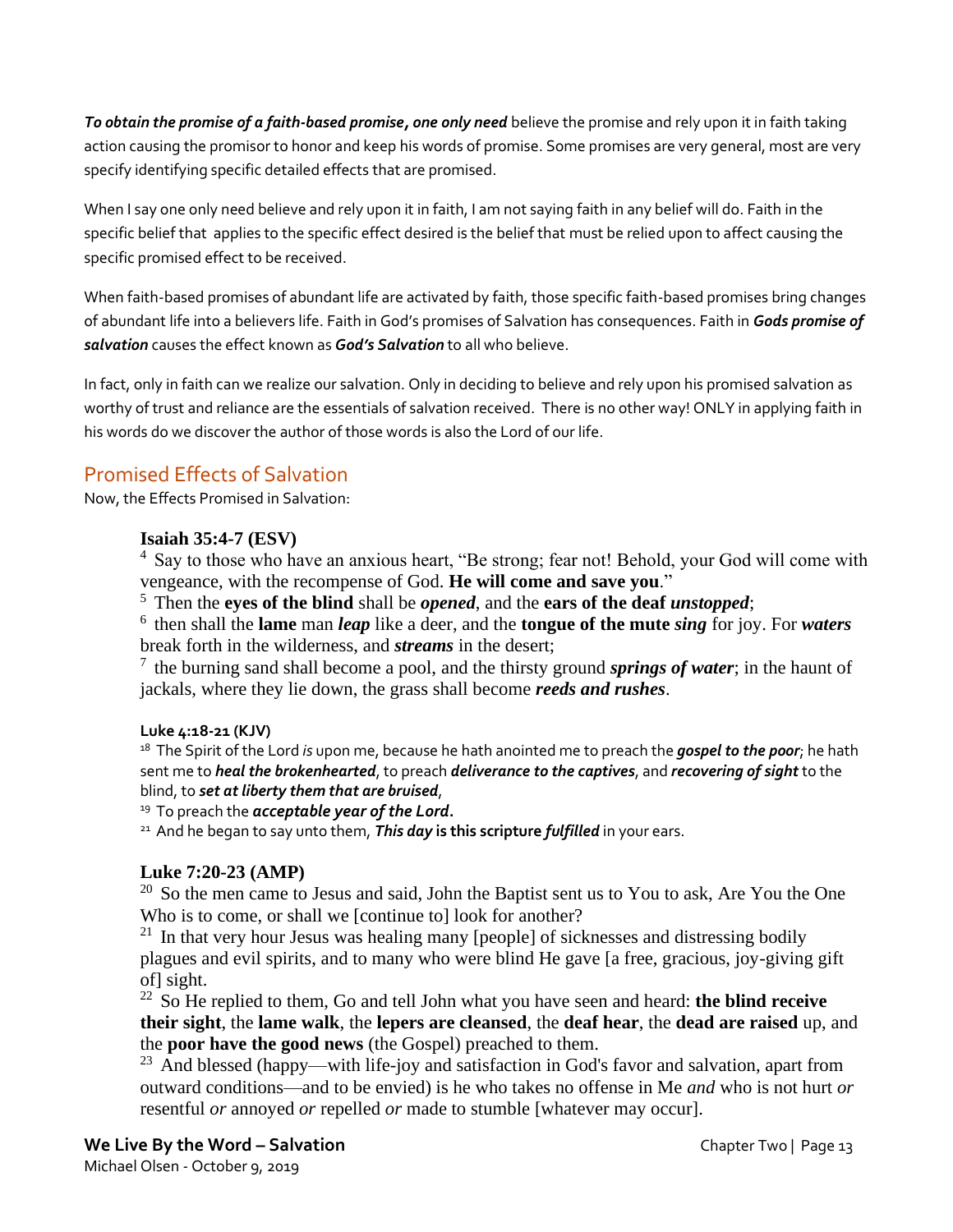## **New covenant and Holy Spirit**

## **Jeremiah 31:33-34 (ESV)**

 $33$  For this is the covenant that I will make with the house of Israel after those days, declares the LORD: I will *put my law within them*, and I will *write it on their hearts*. And *I will be their God*, and they shall be my people.

 $34$  And no longer shall each one teach his neighbor and each his brother, saying, 'Know the LORD,' for *they shall all know me*, from the least of them to the greatest, declares the LORD. For I will forgive their iniquity, and I will remember their sin no more."

## **John 14:15-17 (ESV)**

<sup>15</sup> "If you love me, you will keep my commandments.

<sup>16</sup> And I will ask the Father, *and he will give you another Helper*, to be with you forever,  $17$  even the *Spirit of truth*, whom the world cannot receive, because it neither sees him nor knows him. You know him, for he *dwells with you and will be in you*.

## **John 14:26-27 (ESV)**

<sup>26</sup> But the *Helper, the Holy Spirit*, whom the Father will send in my name, *he will teach you all things* and bring to your remembrance all that I have said to you.

<sup>27</sup> Peace I leave with you; *my peace I give to you*. Not as the world gives do I give to you. Let not your hearts be troubled, neither let them be afraid.

#### **John 14:10-14 (ESV)**

<sup>11</sup> Believe me that I am in the Father and the **Father is in me**, or else believe on account of the works themselves.

<sup>12</sup> "Truly, truly, I say to you, *whoever believes in me will also do the works that I do*; and greater works than these will he do, because I am going to the Father.

 $\overline{13}$  Whatever you ask in my name, this I will do, that the Father may be glorified in the Son.

<sup>14</sup> If you *ask me anything* in my name, *I will do it*.

## **John 15:7-8 (ESV)**

<sup>7</sup>If you *abide in me, and my words abide in you*, ask whatever you wish, and it will be done for you.

 $\frac{8}{8}$  By this my Father is glorified, that you bear much fruit and so prove to be my disciples.

## **John 16:13-15 (ESV)**

<sup>13</sup> When the Spirit of truth comes, *he will guide you into all the truth*, for he will not speak on his own authority, but whatever he hears he will speak, and he will declare to you the things that are to come.

 $14$  He will glorify me, for he will take what is mine and declare it to you.

<sup>15</sup> All that the Father has is mine; therefore I said that *he will take what is mine and declare it to you.*

## **Acts 1:8 (ESV)**

<sup>8</sup> But you will **receive power** when the Holy Spirit has come upon you, and you will be my witnesses in Jerusalem and in all Judea and Samaria, and to the end of the earth."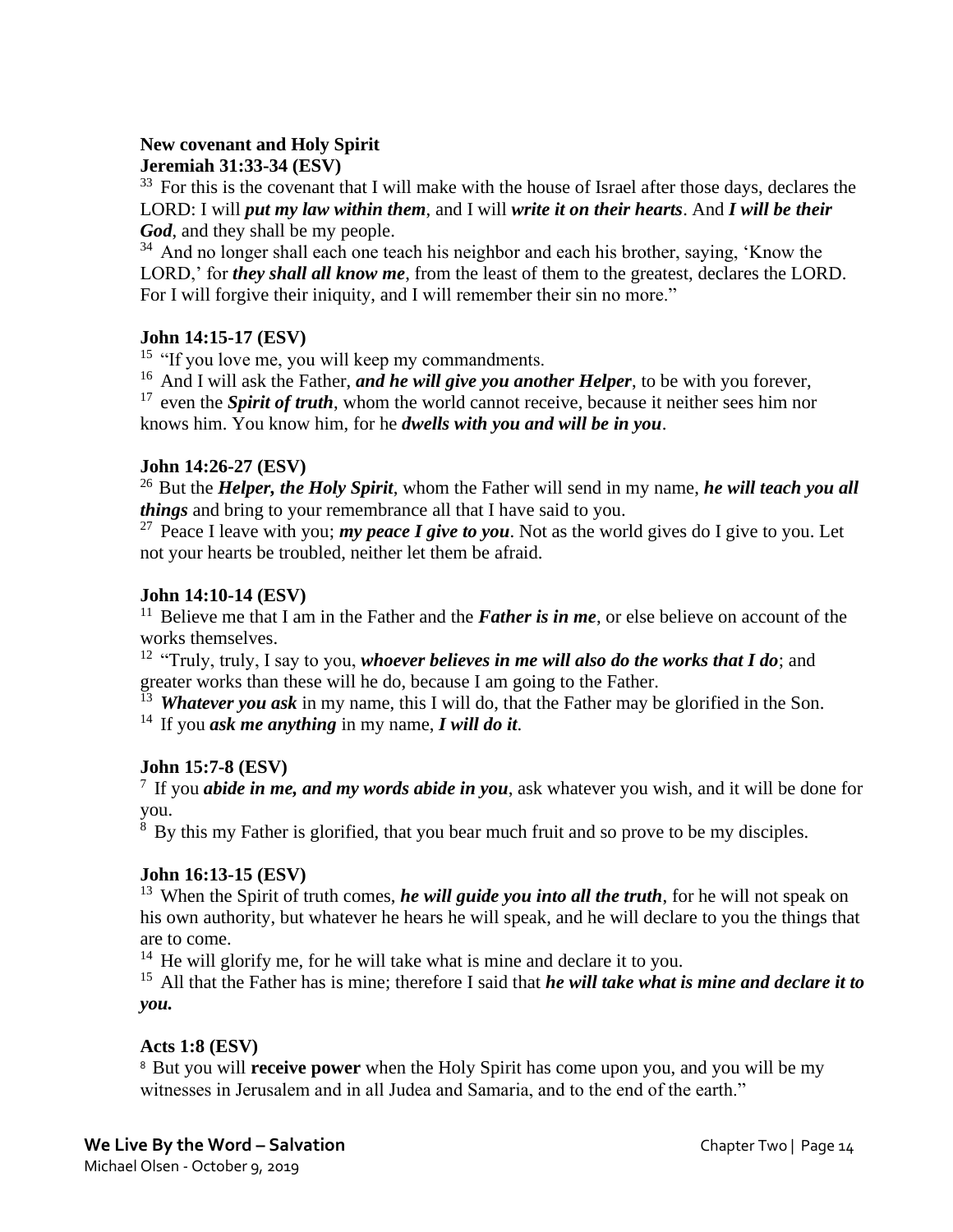## **John 16:23-24 (ESV)**

 $23$  In that day you will ask nothing of me. Truly, truly, I say to you, whatever you ask of the Father in my name, he will give it to you.

<sup>24</sup> Until now you have asked nothing in my name. Ask, and you will receive, *that your joy may be full*.

## **John 17:20-23 (ESV)**

<sup>20</sup> "I do not ask for these only, but also for *those who will believe in me through their word*, *<sup>21</sup>that they may all be one, just as you, Father, are in me, and I in you, that they also may be in us*, so that the world may believe that you have sent me.

 $^{22}$  The glory that you have given me I have given to them, *that they may be one even as we are one*,

<sup>23</sup>*I in them and you in me*, that they may become perfectly one, so **that the world may know** that you sent me and loved them even as you loved me.

The above should make it clear what is meant by an abundant life. It is resurrection to life after death, but it is so much more.

- Captives delivered, saved from oppressors, set at liberty
- Eyes of blind opened
- Ears of deaf unstopped
- Lame to leap
- Mute to sing
- Springs of waters from the desert
- Gospel good news for poor
- Heal broken hearted
- Healed of sickness
- Lepers cleansed
- Dead raised
- Happy with life-joy
- Satisfaction in God's favor
- Apart from outward conditions, envied
- God will be our God
- Peace, Hearts NOT troubled or afraid
- God's word within and on the hearts
- A comforter, helper, Spirit of Truth dwelling within
- Power
- Guidance into ALL the truth; Declare what is the Lord's
- Teach all things and bring to remembrance all God's word
- Glorify God in bearing much fruit; We will do the works of Jesus even greater than Jesus did
- Ask and you will receive that Your Joy may be full Ask me anything, I will do it. Ask whatever you wish, it will be done. Can ask the father directly, He will give.
- All that the father has.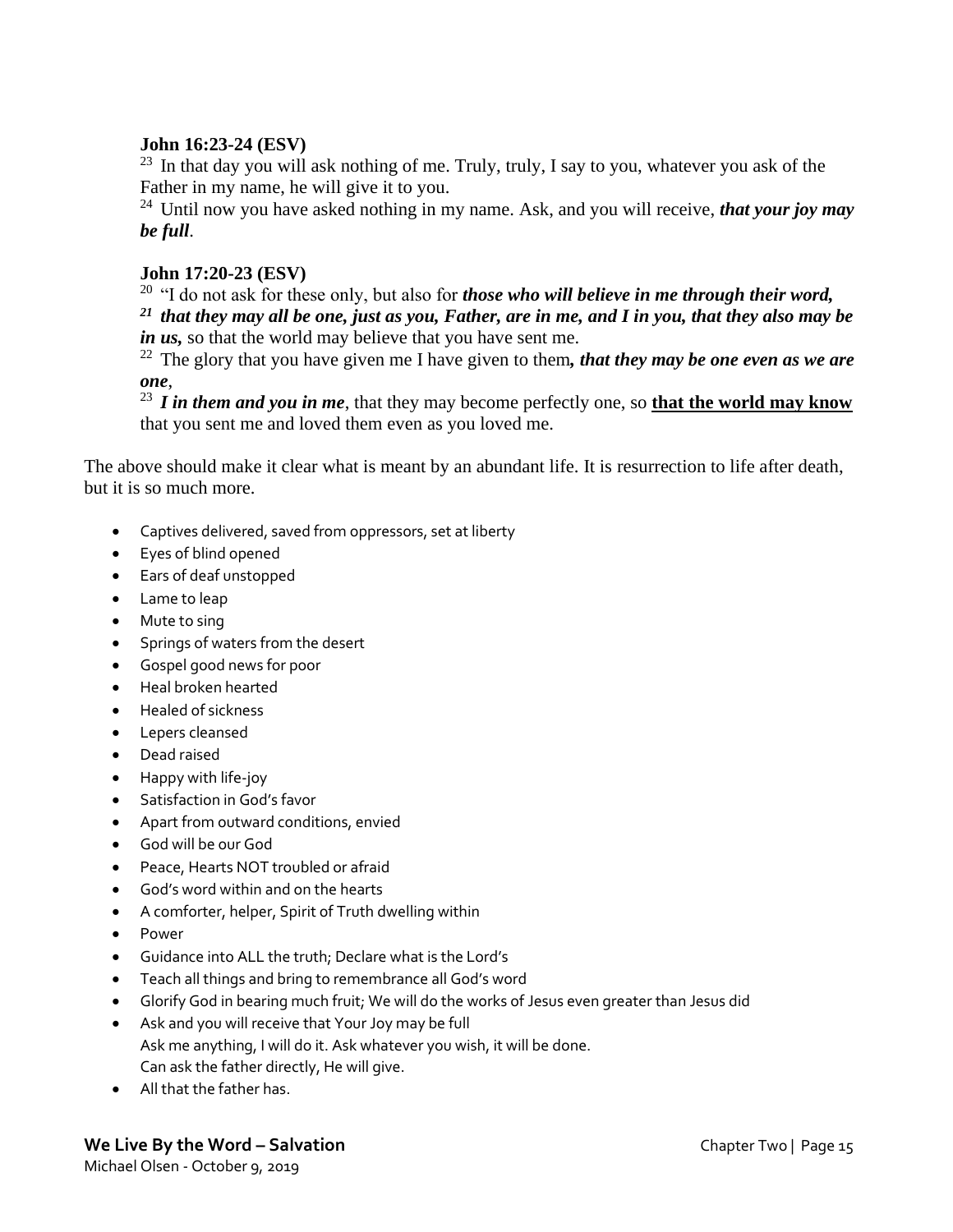• Perfectly one with God, even as Jesus was one; Jesus within us, as God is within Jesus.

Take time to contemplate what this means. Meditate upon it. Ask, what does this reveal God really seeks in granting us such grace (unmerited favor)?

## **Romans 11:33-36 (ESV)**

<sup>33</sup> Oh, the depth of the riches and wisdom and knowledge of God! How unsearchable are his judgments and how inscrutable his ways!

 $34$  "For who has known the mind of the Lord, or who has been his counselor?"

 $35$  "Or who has given a gift to him that he might be repaid?"

 $36$  For from him and through him and to him are all things. To him be glory forever. Amen.

As we contemplate the struggles and challenges we have in life, Is there anything that God's Salvation Grace is NOT sufficient to provide? No, there is nothing that his promises are not sufficient to provide. As Paul understood God's words of salvation promises and the new covenant under which God was establishing himself within the hearts of the believers that abide in him. Turning the double negative into a positive statement we hear God's word:

## **Philippians 4:19 (AMP)**

 $19$  And my God will liberally supply (fill to the full) your every need according to His riches in glory in Christ Jesus.

# His Grace is Sufficient!

If I am challenged and struggle with any of the following, Is there anything that his Grace is NOT sufficient to supply? Does God's Grace not deliver me from and make provision to meet any of the following life challenges?

- A heart committed to God and believing his Word Yes! His Grace is sufficient.
- Rashs, Asthma, Allergies, Irritable Bowels Yes! His Grace is sufficient.
- Bad Hearing, eye sight, Mental Clarity, Memory Yes! His Grace is sufficient.
- Failing Marriages and Relationships Yes! His Grace is sufficient.
- Sickness, poor health, weakness, low energy Yes! His Grace is sufficient.
- Migraines, Nervous, Joints and muscle pain Yes! His Grace is sufficient.
- Cancer, Heart Failure, Incurable diseases Yes! His Grace is sufficient.
- Captive and imprisoned  $-$  Yes! His Grace is sufficient.
- 
- Greedy, pride, lustful, covetousness, adulterous Yes! His Grace is sufficient.
- Negativity, anxiety, depression, hopelessness Yes! His Grace is sufficient.
- Homo-sexuality, immorality, pornography Yes! His Grace is sufficient.
- A thorn in the Flesh that we won't mention Yes! His Grace is sufficient.
- Handicaps & bodily impairments Yes! His Grace is sufficient.
- Needing Guidance, wisdom, knowledge Yes! His Grace is sufficient.
- Needing comfort and peace  $-$  Yes! His Grace is sufficient.
- Success, prosperity, a joyful abundant life Yes! His Grace is sufficient.
- 
- 
- 
- 
- 
- 
- 
- Alcohol & Drug Addicted Tes! His Grace is sufficient.
	-
	-
	-
	-
	-
	-
	-
	-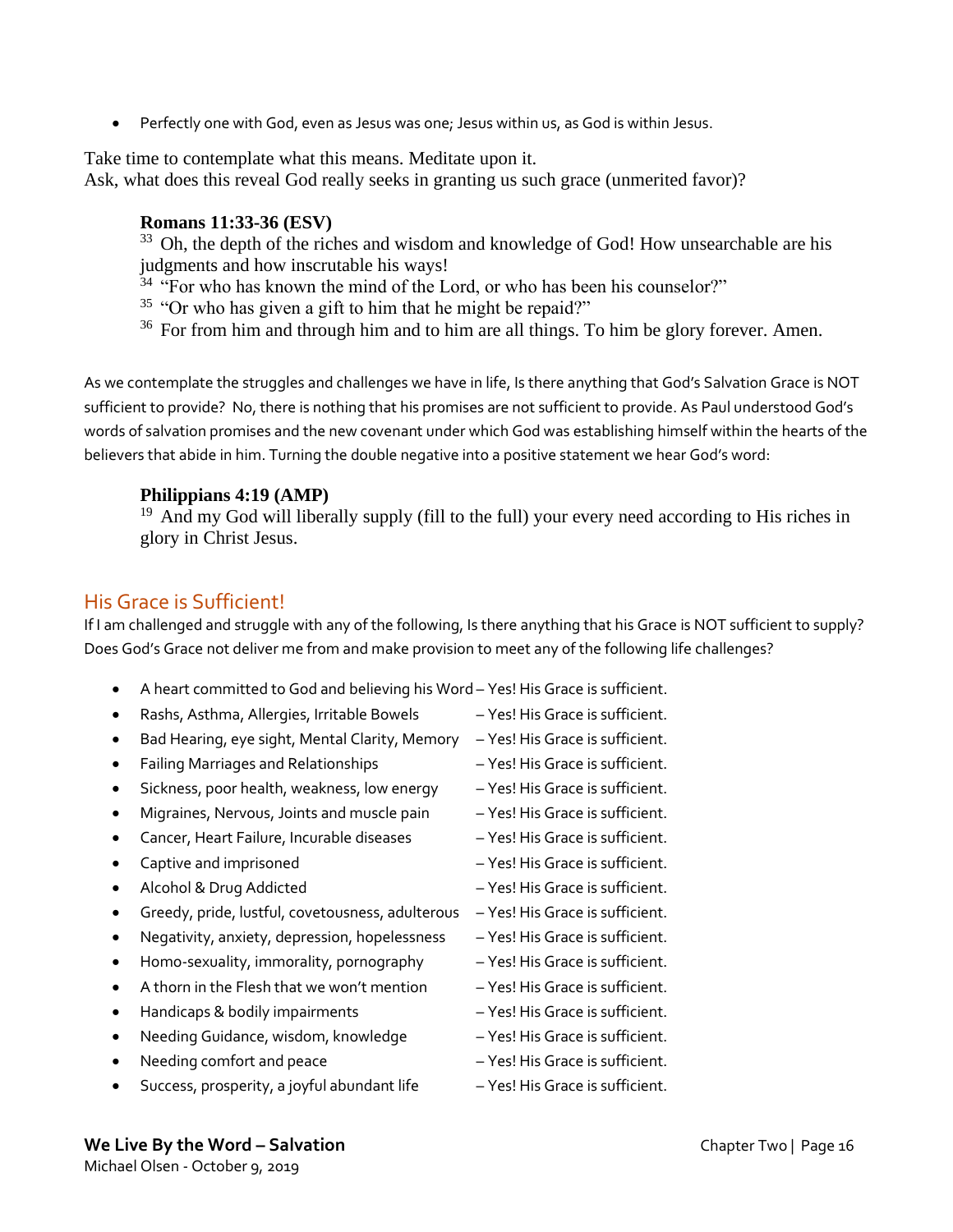- Happy, fulfilling job, success with life's passion Yes! His Grace is sufficient.
- Unemployed, No Business, Low-income, Poverty Yes! His Grace is sufficient.
- Respect of peers and relations  $-$  Yes! His Grace is sufficient.
- God to hear me and grant the desires he puts within my heart  $-$  Yes! His Grace is sufficient.

# Salvation Effects: Evidence in the Promised Messiah

Israel was waiting for a messiah. Their messiah was to bring salvation. All of what is listed above was included under the new covenant. But they were waiting for him to bring deliverance from the oppression of Rome. He would be a savior to them. With every struggle in life, they looked forward to their Messiah appearing.

The promise of salvation also prophesied a fore runner would proclaim the coming of the messiah as the day of his coming approached. John in proclaiming the coming of the messiah was an effect of the promise that was promised would accompany the coming of the messiah.

## **Matthew 11:10 (AMP)**

 $10$  This is the one of whom it is written, Behold, I send My messenger ahead of You, who shall make ready Your way before You.

Speaking of John the Baptist Forerunner to the messiah:

## **Luke 1:67-79 (ESV)**

 $67$  And his father Zechariah was filled with the Holy Spirit and prophesied, saying,

- <sup>68</sup> "Blessed be the Lord God of Israel, for he has visited and redeemed his people
- $69$  and has raised up a horn of salvation for us in the house of his servant David,

 $70$  as he spoke by the mouth of his holy prophets from of old,

- $71$  that we should be saved from our enemies and from the hand of all who hate us;
- $72$  to show the mercy promised to our fathers and to remember his holy covenant,
- $73$  the oath that he swore to our father Abraham, to grant us
- $74$  that we, being **delivered from the hand of our enemies**, might serve him without fear,
- $75$  in holiness and righteousness before him all our days.

 $76$  And you, child, will be called the prophet of the Most High; for you will go before the Lord to prepare his ways,

 $\frac{77}{7}$  to *give knowledge of salvation* to his people in the forgiveness of their sins,

 $78$  because of the tender mercy of our God, whereby the sunrise shall visit us from on high

<sup>79</sup> to *give light* to those who sit in darkness and in the shadow of death, to guide our feet into the *way of peace*."

His proclaiming that the savior was coming would be an independent confirmation that the one bringing the effects of salvation was the savior promised. Jesus did not form an agreement with John to proclaim him, Jesus fulfilled John's witness that the messiah was coming with salvation. Even as John proclaimed the coming of the Messiah was eminent, he questioned if Jesus was that Messiah.

At John's request, his disciples asked Jesus if he were that one John was proclaiming would come. Jesus answered, by saying: tell John how the *effects of salvation promised* were being received by the people as Jesus ministered among them.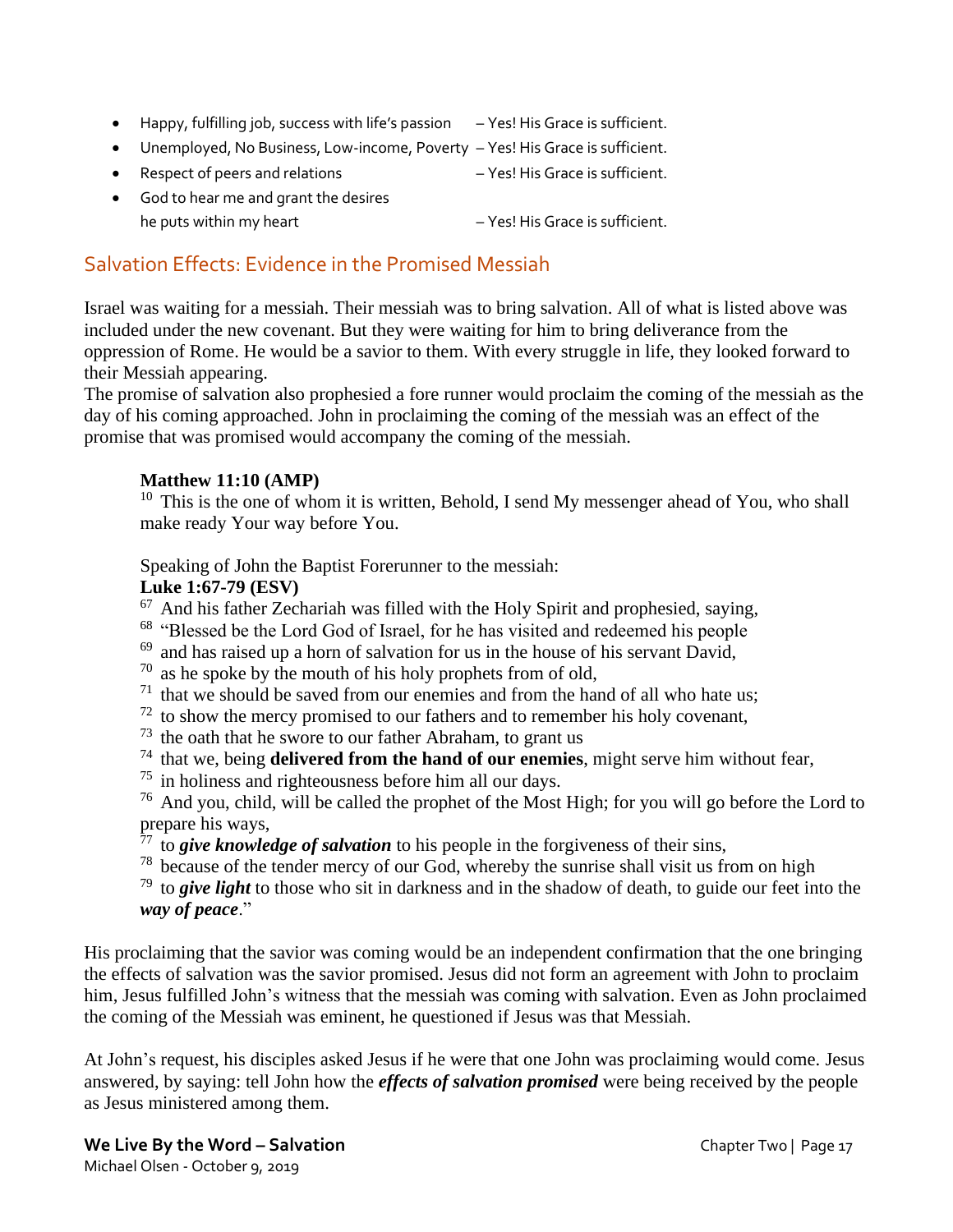This is important. Just as true cause and effect principles cause the effects that confirm the promise is true. The observed effects the savior was promised to cause, confirm he was the promised savior. The effects observed also *confirm what was promised, confirms what was expected of salvation by Jesus and John*.

The observing of the *promised effects* are evidence the *promise was being fulfilled* and that the cause of those effects was the messiah savior expected. The salvation effects Jesus told John he should observe as confirming he was fulfilling the promise, those same effects **confirm the effects of salvation we can expect of our Savior, Messiah, Jesus** in our time.

But this record is more important than just fulfilling ancient prophesy and validating the authenticity that Jesus is the promised messiah. The very acts that confirmed Jesus was savior, being the *promised effects,* also make it absolutely clear *what the promised effects of salvation are*.

Observing the details of the effects of salvation promised and caused by Jesus ARE the evidence that:

- The promise of salvation is true.
- The salvation effects observed ARE part of salvation.
- Jesus as the acting agent is the messiah savior promised.
- Jesus correctly applied the cause to effect salvation principles to affect the effects promised.
- He who promised is faithful to fulfill his word.

Since the messiah was to cause the effects of salvation promised, when they were seen among the people, the one affecting that cause, Jesus, should have been recognized as messiah savior of the promise and his words on how to receive that promise should have been given careful attention to obey.

## Active Salvation

The new covenant was not like the old covenant.

#### **Jeremiah 31:31-34 (ESV)**

 $31$  "Behold, the days are coming, declares the LORD, when I will make a new covenant with the house of Israel and the house of Judah,

<sup>32</sup> not like the covenant that I made with their fathers on the day when I took them by the hand to bring them out of the land of Egypt, my covenant that they broke, though I was their husband, declares the LORD.

<sup>33</sup> For this is the covenant that I will make with the house of Israel after those days, declares the LORD: *I will put my law within them, and I will write it on their hearts. And I will be their God, and they shall be my people.* 

 $34$  And no longer shall each one teach his neighbor and each his brother, saying, 'Know the LORD,' for they shall all know me, from the least of them to the greatest, declares the LORD. For I will forgive their iniquity, and I will remember their sin no more."

The new covenant involved God's people receiving God's word into their hearts. In receiving his word into their hearts by *believing, trusting and relying in faith* the lord would do as he promised. In Christ, in trust and reliance upon him, he would be their salvation.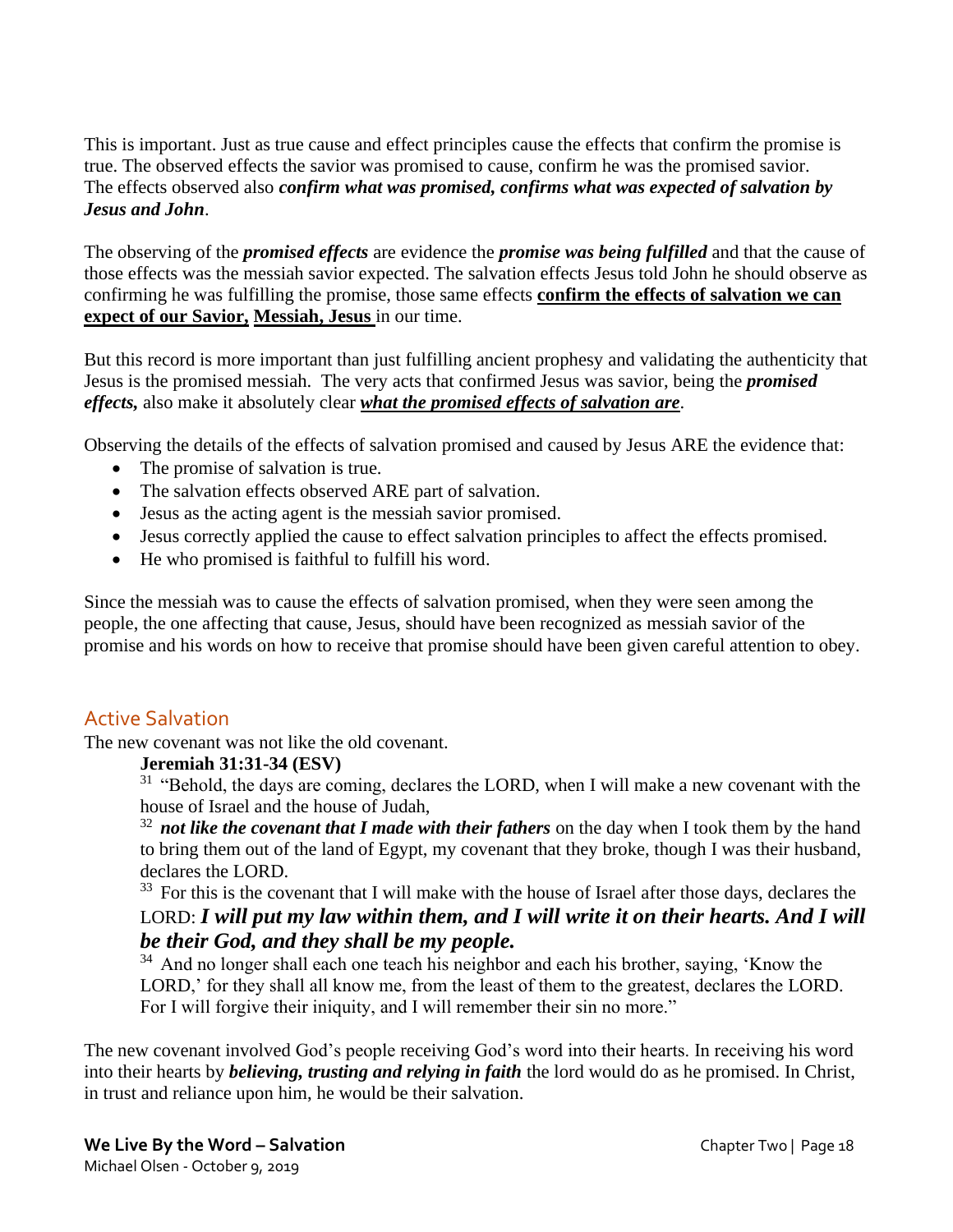## **Ephesians 2:8 (AMP)**

<sup>8</sup>For it is by free grace (God's unmerited favor) that you are saved (delivered from judgment *and* made partakers of Christ's salvation) through [your] faith. And this [salvation] is not of yourselves [of your own doing, it came not through your own striving], but it is the gift of God;

## **Ephesians 2:14-16 (ESV)**

 $14$  For he himself is our peace, who has made us both one and has broken down in his flesh the dividing wall of hostility

<sup>15</sup> by abolishing the law of commandments expressed in ordinances, that he might create in himself one new man in place of the two, so making peace,

 $16$  and might reconcile us both to God in one body through the cross, thereby killing the hostility.

In faith, the word that would bring salvation to the redeemed must be received by the mind and taken into the heart forever changing the redeemed into the "*new man*" God's people,.

#### *In the expression of their faith in him, they would receive their salvation.*

God's salvation, although a gift of God's grace and unmerited favor, could *not be received through passive involvement*. Even though by grace we receive God's salvation which means it can NOT be earned by works, faith, and only **faith in the belief** God *wills to fulfill* his promise is required to receive salvation.

If this belief sounds like a work of merit, Jesus described it as the work required of God:

#### **John 6:28-29 (AMP)**

 $28$  They then said, What are we to do, that we may [habitually] be working the works of God? [What are we to do to carry out what God requires?]

 $29$  Jesus replied, This is the work (service) that God asks of you: that you believe in the One Whom He has sent [that you cleave to, trust, rely on, and have faith in His Messenger].

In other words:

#### *It is by God's grace we receive salvation according to our faith.*

If this seems a challenge to understand. If you wonder how faith could be required of a gift. Recall to mind, we have the promise of the Holy Spirit of Truth promised available just for the purpose of obtaining such an answer and understanding.

#### *John 14:16-17 (ESV)*

<sup>16</sup> I will ask the Father, and he will give you another Helper, to be with you forever, <sup>17</sup> even the Spirit of truth, ... You know him, for he dwells with you and will be in you.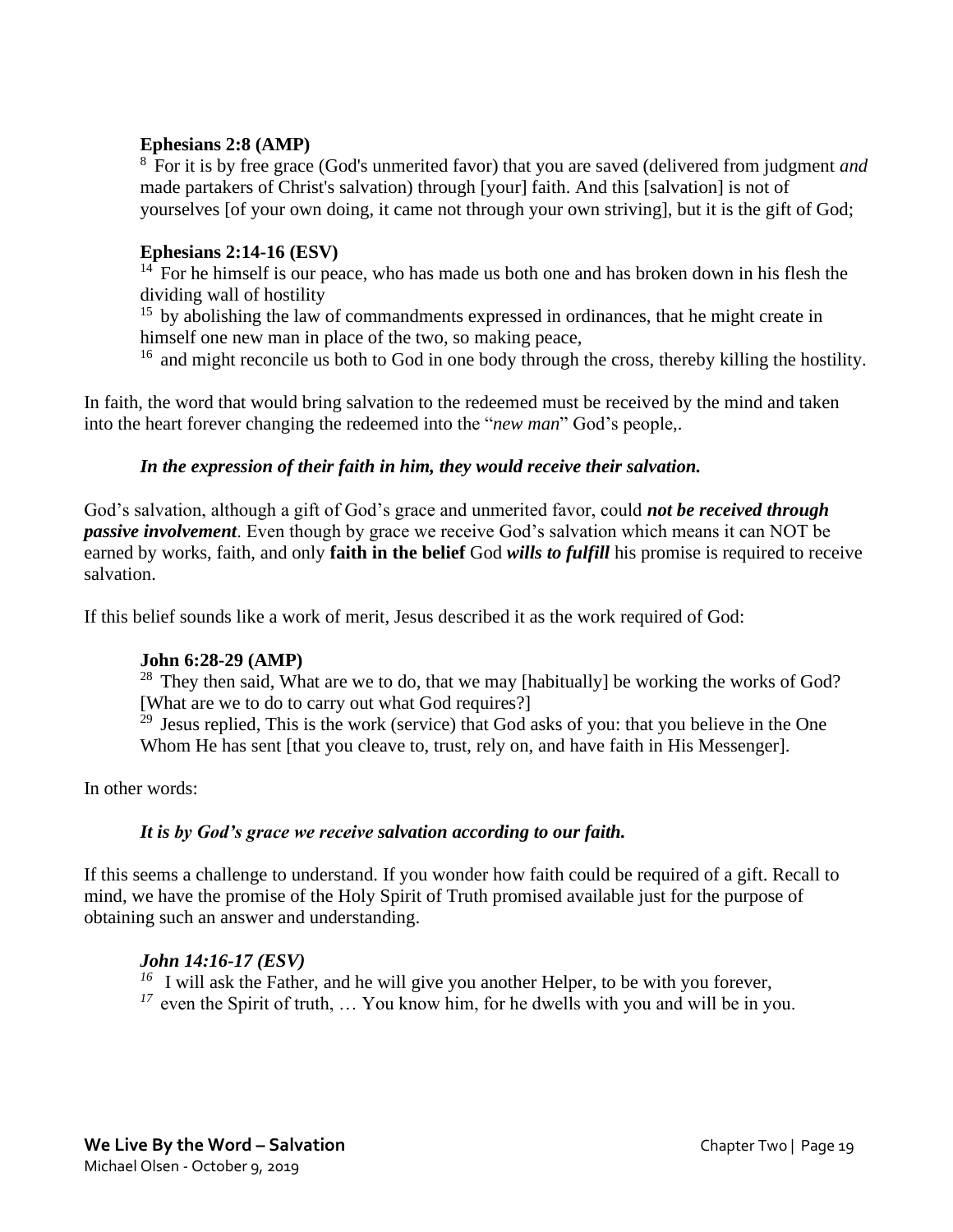## *John 14:26 (ESV)*

<sup>26</sup> But the Helper, the Holy Spirit, whom the Father will send in my name, he will teach you all things and bring to your remembrance all that I have said to you.

## *John 14:12 (ESV)*

<sup>12</sup> "Truly, truly, I say to you, whoever believes in me will also do the works that I do; and greater works than these will he do, because I am going to the Father.

In other words, using words that I think are clear.

Whatsoever I may desire, Qualified ONLY by it being an effect promised in the words of God:

Whatsoever I believe, I receive. Whatsoever I can believe, is possible. If I believe and rely upon that belief in faith, all things are possible.

## *In faith of God's promises, No Other Act or qualification is required on my part to cause God's promised effects to be fulfilled and my desire received.*

To see the effects of salvation in a persons life, God's salvation would now involve the hearts and minds of the redeemed relying upon God in receiving his promise. No longer could they just sit back and watch God do his marvels. Jesus revealed the necessity of their believing in receiving his salvation by faith.

God's new covenant salvation required the redeemed to receive their salvation by faith as the initiating act of belief in reliance and trust of God. By receiving God's word into their hearts and committing their hearts to rely upon them, the word changed those persons as part of bringing the promise.

The two acts (the initiating act of faith and the action affecting salvation effects) would not be separated as God brought about what he was determined to have; a people one with him in heart and mind.

# Ministers of the promises of salvation

As we saw in the details of salvation above, the promised effects of salvation included ability to bring the promised effects of salvation to others, producing the same fruit and even greater works than Jesus performed in bringing this salvation to the redeemed.

## **Matthew 10:5-8 (AMP)**

 $<sup>5</sup>$  Jesus sent out these twelve, charging them, ...</sup>

 $<sup>7</sup>$  And as you go, preach, saying, The kingdom of heaven is at hand!</sup>

<sup>8</sup> Cure the sick, raise the dead, cleanse the lepers, drive out demons. Freely (without pay) you have received, freely (without charge) give.

#### **Luke 9:2 (AMP)**

<sup>2</sup>And He sent them out to *announce and preach the kingdom* of God and to *bring healing*.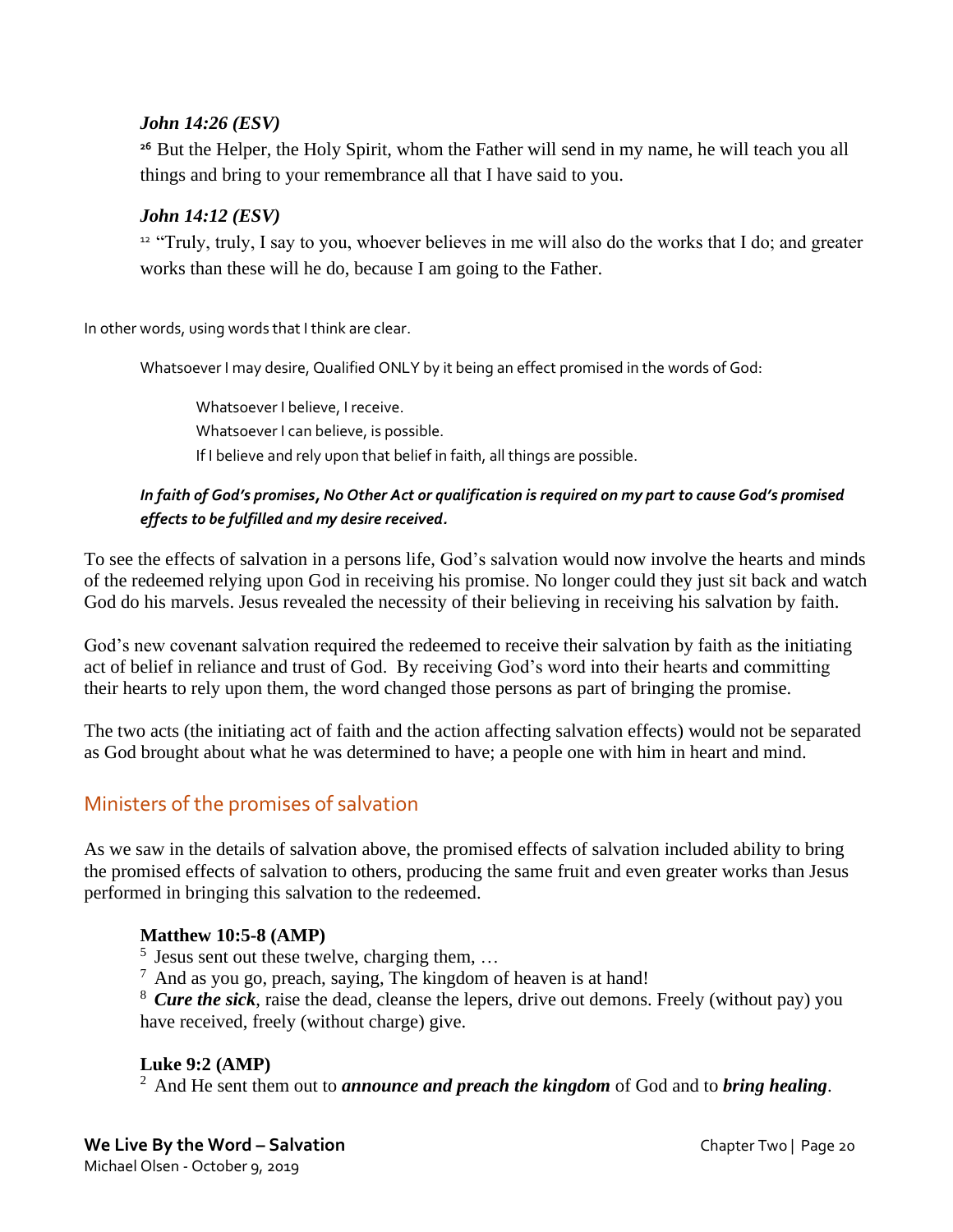## **Luke 10:9 (AMP)**

<sup>9</sup> And *heal the sick* in it and say to them, The *kingdom of God has come* close to you.

## **Mark 16:15-20 (AMP)**

<sup>15</sup> And He said to them, Go into all the world and **preach and publish** openly the **good news** (the Gospel) to every creature [of the whole human race].

<sup>16</sup> He who believes [who adheres to and trusts in and relies on the Gospel and Him Whom it sets forth] and is baptized *will be saved* [from the penalty of eternal death]; but he who does not believe [who does not adhere to and trust in and rely on the Gospel and Him Whom it sets forth] will be condemned.

<sup>17</sup> And these *attesting signs* will accompany those who believe: in My name they will drive out demons; they will speak in new languages;

<sup>18</sup> They will pick up serpents; and [even] if they drink anything deadly, it will not hurt them; they *will lay their hands on the sick, and they will get well*.

<sup>19</sup> So then the Lord Jesus, after He had spoken to them, was taken up into heaven and He sat down at the right hand of God.

 $20$  And they went out and preached everywhere, while the Lord kept working with them and *confirming* the message *by the attesting signs and miracles* that closely accompanied [it]. Amen (so be it).

#### **John 17:8 (AMP)**

<sup>8</sup>For the [uttered] *words that You gave Me I have given them*; and they have received *and* accepted [them] and have come to know positively *and* in reality [to believe with absolute assurance] that I came forth from Your presence, and they have believed *and* are convinced that You did send Me.

#### **John 17:14 (AMP)**

<sup>14</sup> I have given *and* delivered to them *Your word* (message) and the world has hated them, because they are not of the world [do not belong to the world], just as I am not of the world.

#### **John 17:17-20 (AMP)**

<sup>17</sup> Sanctify them [purify, consecrate, separate them for Yourself, make them holy] by the *Truth*; Your Word is Truth.

 $18$  Just as You sent Me into the world, I also have sent them into the world.

<sup>19</sup> And so for their sake *and* on their behalf I sanctify (dedicate, consecrate) Myself, that they also may be sanctified (*dedicated, consecrated, made holy) in the Truth*.

<sup>20</sup> Neither for these alone do I pray [it is not for their sake only that I make this request], but also for all those who will ever come to believe in (trust in, cling to, rely on) Me through their word *and* teaching,

Those that heard the words of Jesus and believed, they received the promise of salvation. They were able to receive and administer the salvation effects to the people. But those that would not or could not believe and in faith rely upon the words of Jesus didn't or couldn't.

When asked *why they failed to produce or cause the effects desired*, Jesus told them: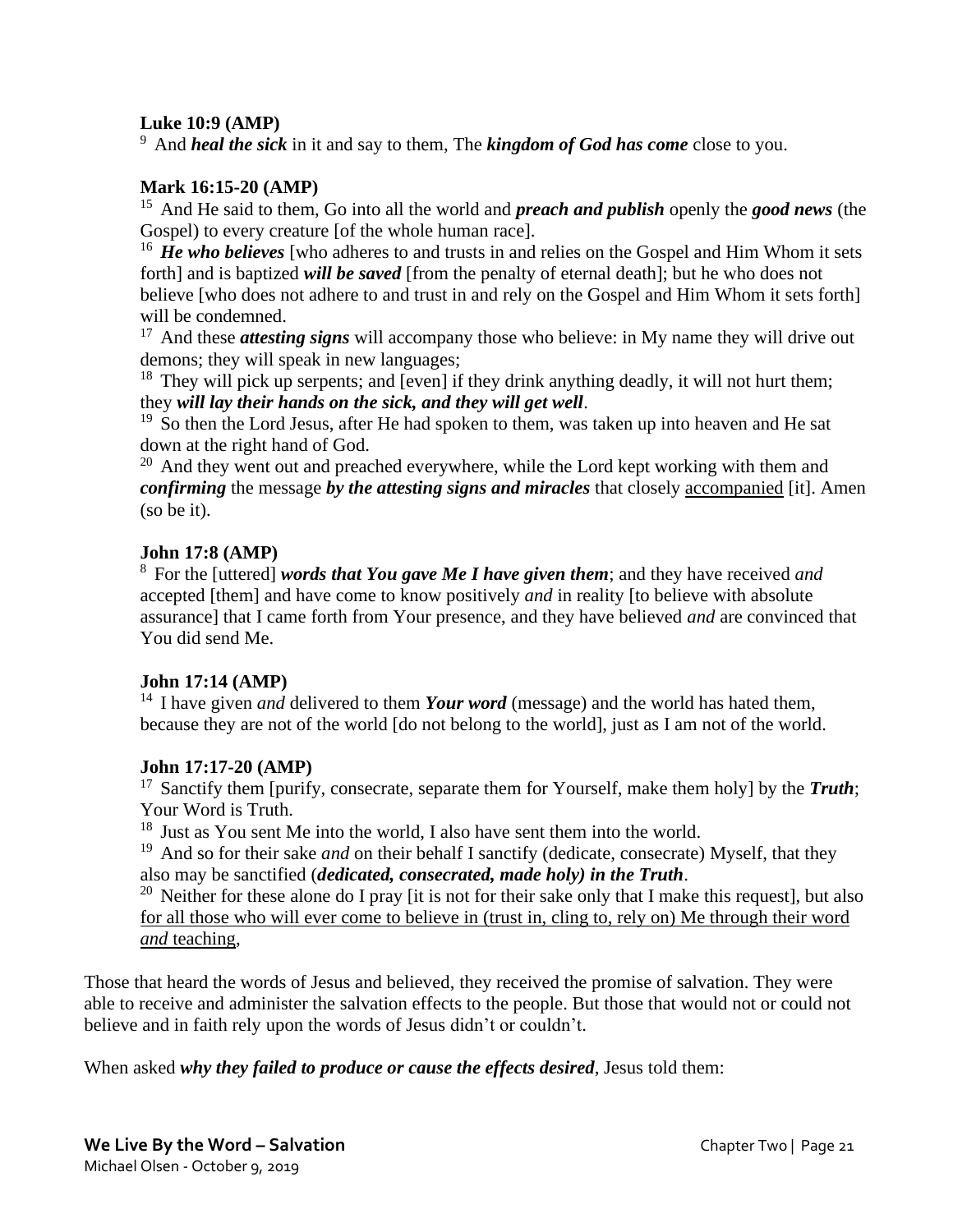## **Matthew 13:15 (AMP)**

<sup>15</sup> For this nation's *heart has grown gross* (fat and dull), and their ears heavy *and difficult of hearing,* and their eyes they have tightly closed, lest they see *and* perceive with their eyes, and hear *and* comprehend the sense with their ears, and grasp *and understand with their heart*, and turn *and I should heal them.*

## **Acts 20:27-28 (AMP)**

<sup>27</sup> For the **heart (the understanding, the soul)** of this people has **grown dull (stupid, hardened, and calloused)**, and their ears are heavy *and* hard of hearing and they have shut tight their eyes, so that they may **not perceive** *and* **have knowledge** *and* become acquainted with their eyes and hear with their ears and *understand with their souls* and turn [to Me and be converted], *that I may heal them*.

<sup>28</sup> So let it be understood by you then that *[this message of] the salvation of God has been sent to the Gentiles*, and they will listen [to it]!

#### **Matthew 17:16-20 (ESV)**

<sup>16</sup> And I brought him to *your disciples*, and they *could not heal him*."

<sup>17</sup> And Jesus answered, "*O faithless* and *twisted* generation, how long am I to be with you? How long am I to bear with you? Bring him here to me."

<sup>18</sup> And *Jesus rebuked the demon*, and it came out of him, and the *boy was healed* instantly.

<sup>19</sup> Then the disciples came to Jesus privately and said, "*Why could we not cast it out?*"

<sup>20</sup> He said to them, "*Because of your little faith*. For truly, I say to you, if you have faith like a grain of mustard seed, you will say to this mountain, 'Move from here to there,' and it will move, and nothing will be impossible for you."

# Expecting a Passive Salvation

Most the leaders of Israel thought the messiah savior would simply arrive and save them; they expected the messiah would defeat their enemies, release the captives, heal them and their land without their active involvement. They thought the messiah would just come and **save all without the redeemed needing to do anything**.

Those that thought themselves wise were blinded by the lies of the deceiver speaking God's salvation would requires no act of the redeemed. They simply refused to believe Jesus. As unbelieving leaders misleading the people, Jesus didn't have much good to say of them.

#### **Matthew 23:13-28 (AMP)**

 $13$  But woe to you, scribes and Pharisees, pretenders (hypocrites)! For you shut the kingdom of heaven in men's faces; for you neither enter yourselves, nor do you allow those who are about to go in to do so.

 $19$  You blind men! Which is greater: the gift, or the altar which makes the gift sacred?

 $24$  You blind guides, filtering out a gnat and gulping down a camel!

<sup>28</sup> Just so, you also outwardly seem to people to be just *and* upright but inside you are full of pretense and lawlessness *and* iniquity.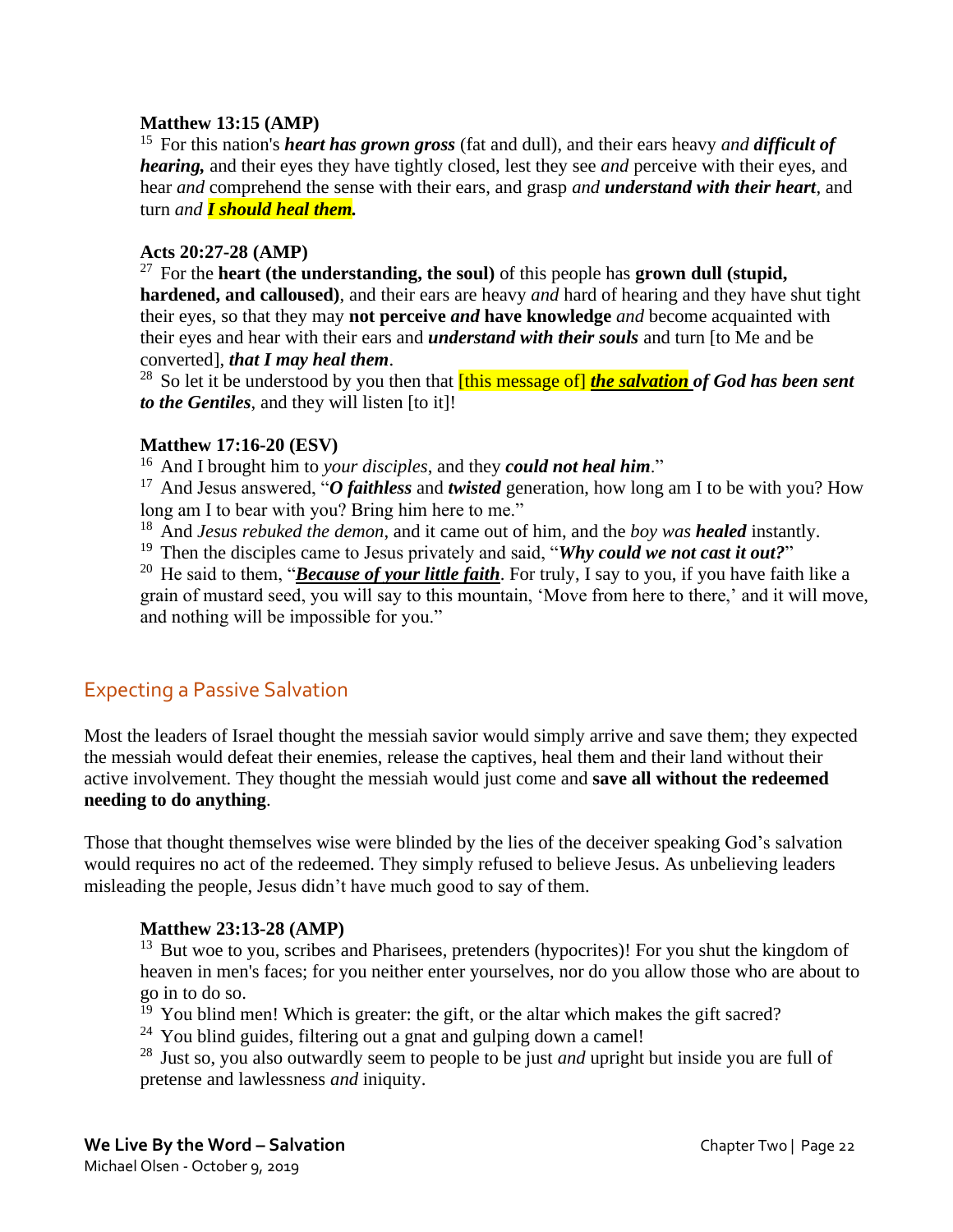## **Matthew 23:15 (ESV)**

<sup>15</sup> Woe to you, scribes and Pharisees, hypocrites! For you travel across sea and land to make a single proselyte, and when he becomes a proselyte, you make him twice as much a child of hell as yourselves.

## **Luke 11:52 (AMP)**

 $52$  Woe to you, lawyers (experts in the Mosaic Law)! For you have taken away the key to knowledge; you did not go in yourselves, and you hindered *and* prevented those who were entering.

## **Matthew 26:24 (ESV)**

<sup>24</sup> The Son of Man goes as it is written of him, but woe to that man by whom the Son of Man is *betrayed*! It would have been better for that man if he had not been born."

I wouldn't want to be a pastor preaching against belief in God's word. Such is a betrayal of his trust to shepherd his flock.

The leaders in Israel expected the messiah to delivery them from their bondage to Rome, just as he had delivered Israel from bondage to Egypt.

#### **Luke 24:21 (NKJV)**

<sup>21</sup> But we were hoping that it was He who was going to redeem Israel.

Those failing to have faith, never saw God's salvation. They still wait a messiah thinking he will bring a passive deliverance and salvation when he comes.

Today, many are still in unbelief. Expecting to see a passive salvation before they believe, without faith that what he promises he is faithful to fulfill, they refuse to believe Jesus when he said "this day is this promise fulfilled in your hearing".

Like the priests and Levites of old, they wait for the promises of salvation to be delivered at a future coming. For these, the messiah came only to fulfill the requirement of his sacrifice; the promises of salvation are future effects to appear at his second coming.

Do not believe it for today is the day of your salvation. As he stated long ago, This day is the promise fulfilled in your hearing. The kingdom of God has come. He sent his disciples forth to proclaim it and in the great commission he has sent all believers to share it to all the world with power performing the same works as Jesus for all who will receive it.

No, In doubt, unbelieving and lack of faith, they only hope a future coming will bring the salvation and the abundant life they are unable to believe.

Failing to comprehend their salvation, there IS *one requirement not performed*, that robs them of the salvation they wait for. They've all heard the truth but didn't combine that hearing with faith.

## **Hebrews 4:1-2 (KJV)**

<sup>1</sup> Let us therefore fear, lest, a promise being left *us* of entering into his rest, any of you should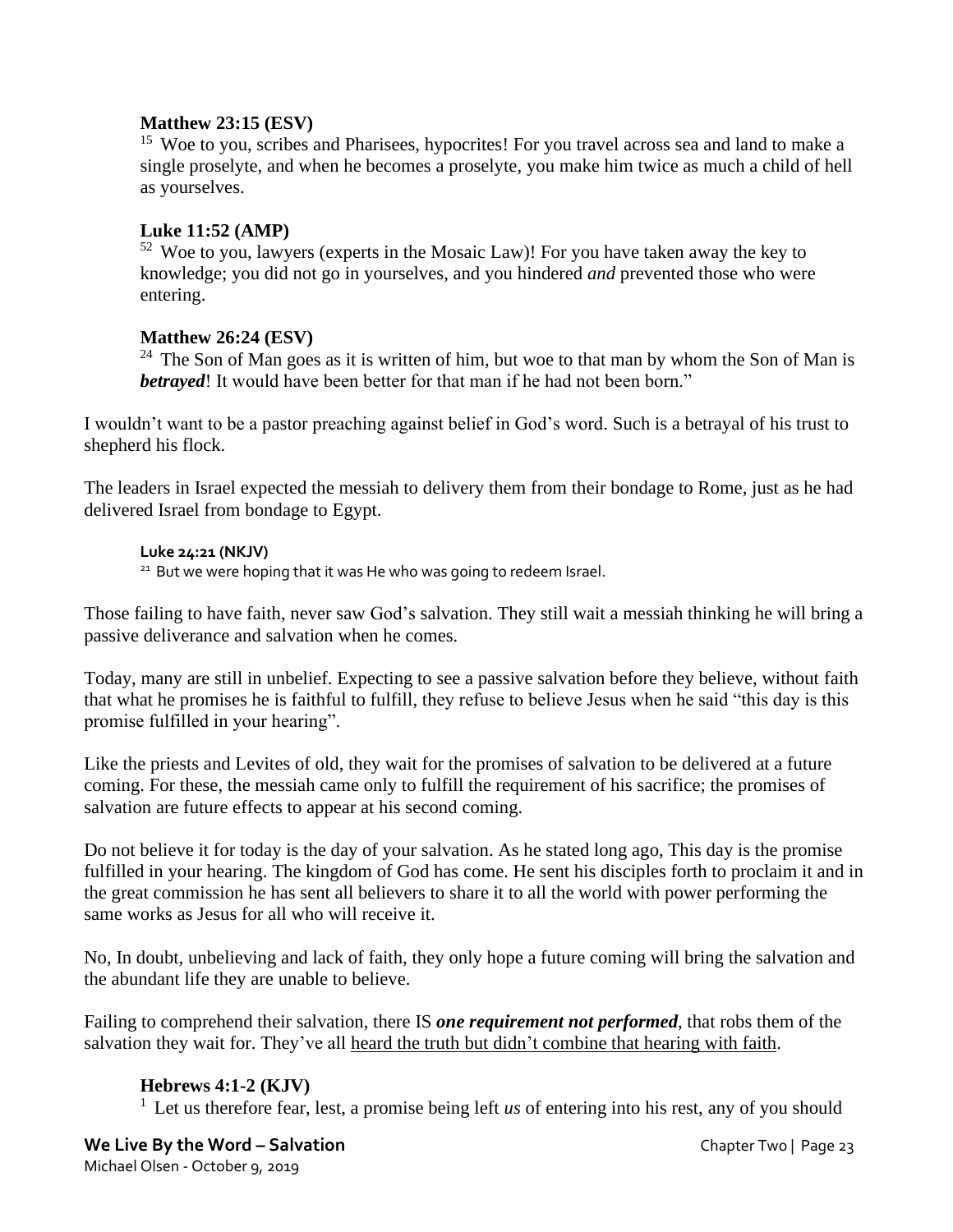seem to come short of it.

<sup>2</sup>For unto us was the gospel preached, as well as unto them: but the *word preached did not profit* them, *not being mixed with faith* in them that heard *it*.

## **Hebrews 8:8-11 (AMP)**

<sup>8</sup>Behold, the days will come, says the Lord, when I will make *and* ratify a new covenant *or* agreement with the house of Israel and with the house of Judah.

 $9$  It will not be like the covenant that I made with their forefathers on the day when I grasped them by the hand to help *and* relieve them *and* to lead them out from the land of Egypt, for they did not abide in My agreement with them, and so I withdrew My favor *and* disregarded them, says the Lord.

 $10$  For this is the covenant that I will make with the house of Israel after those days, says the Lord: **I will imprint My laws upon their minds**, even upon **their innermost thoughts** *and* **understanding**, and engrave them upon their hearts; and I will be their God, and they shall be My people.

 $11$  And it will nevermore be necessary for each one to teach his neighbor and his fellow citizen or each one his brother, saying, Know (perceive, have knowledge of, and get acquainted by experience with) the Lord, for **all will know Me**, from the smallest to the greatest of them.

Only through belief can the word enter into the heart of man to affect the cause of his salvation of the new covenant.

How Can we believe? We will cover this in our next study.

Looking ahead:

Decide this day to believe and commit to rely upon his word for obtaining every salvation effect his word describes.

- I am who God's word says I am.
- I have what it says I have.
- I can do what it says I can do

His word as a seed planted, produces a harvest.

Believing plants the word within the heart.

Committing to keep it within the heart and keeping it above all other beliefs, establishes it as most abundant.

From the abundance within the heart, the heart determines what is relied upon when needs arise.

Gods word relied upon, causes new life to spring forth in the believer.

A mature brand new man of God is the harvest the seed produces.

The new man enjoys the abundant life of salvation, Jesus came that we might receive.